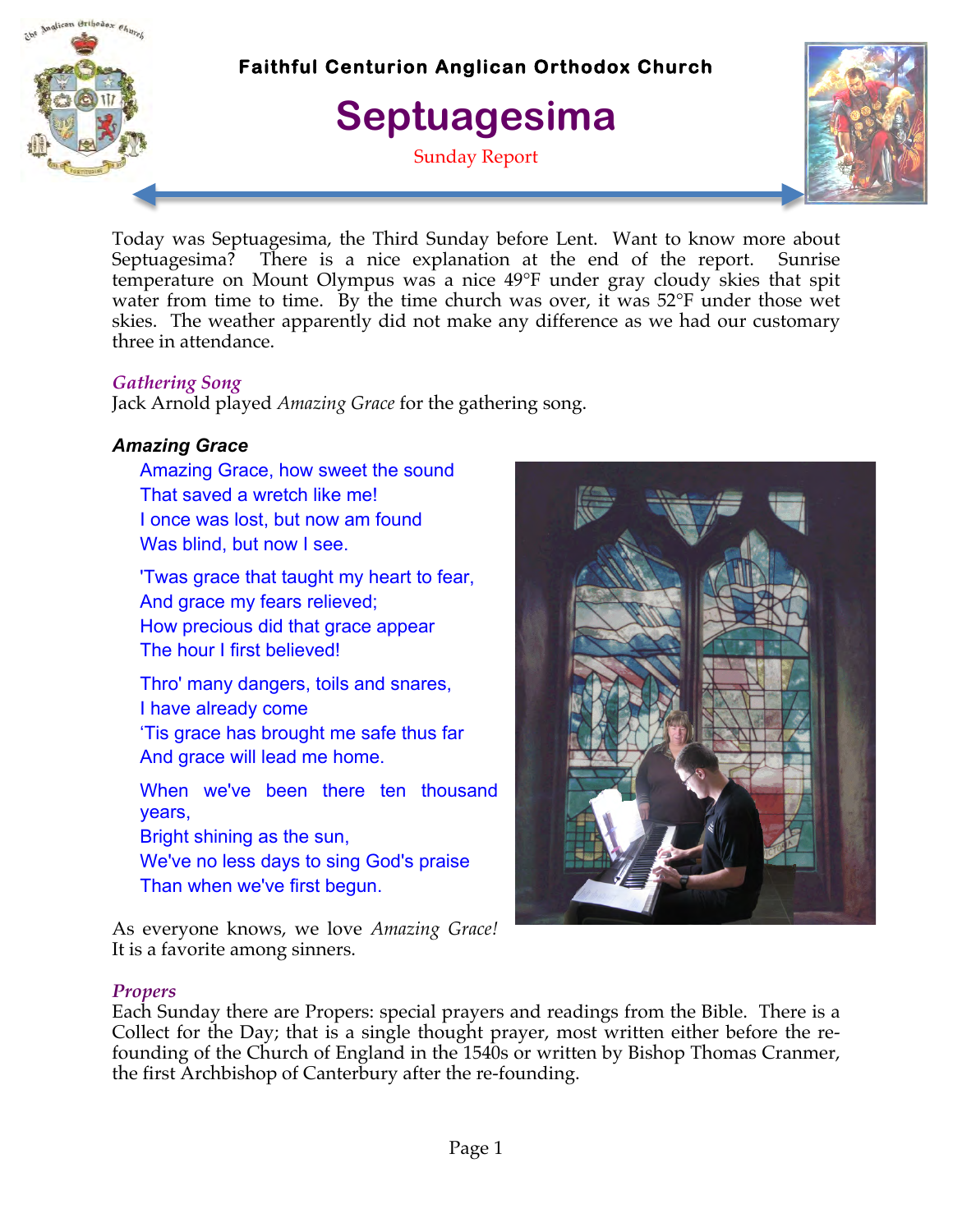The Collect for the Day is to be read on Sunday and during Morning and Evening Prayer until the next Sunday. The Epistle is normally a reading from one of the various Epistles, or letters, in the New Testament. The Gospel is a reading from one of the Holy Gospels, Matthew, Mark, Luke and John. The Collect is said by the minister as a prayer, the Epistle can be read by either a designated reader (as we do in our church) or by one of the ministers and the Holy Gospel, which during the service in our church is read by an ordained minister or our Deacon Striker.

The propers are the same each year, except if a Red Letter Feast, that is one with propers in the prayerbook, falls on a Sunday, then those propers are to be read instead, except in a White Season, where it is put off. Red Letter Feasts, so called because in the Altar Prayerbooks the titles are in red, are special days. Most of the Red Letter Feasts are dedicated to early saints instrumental in the development of the church, others to special events. Some days are particularly special and the Collect for that day is to be used for an octave (eight days) or an entire season, like Advent or Lent.

The Propers for today are found on Page 118-120, with the Collect first:

#### The Sunday called Septuagesima, or the third Sunday before Lent.

#### *The Collect.*

 **LORD**, we beseech thee favourably to hear the prayers of thy people; that we, who **OLORD**, we beseech thee favourably to hear the prayers of thy people; that we, who are justly punished for our offences, may be mercifully delivered by thy goodness, for the glory of thy Name; through Jesus Christ our Saviour, who liveth and reigneth with thee and the Holy Ghost ever, one God, world without end. Amen*.*

Dru Arnold read the Epistle for today, which came from the Ninth Chapter of the first

letter of Saint Paul to the Corinthians beginning at the Twenty-Fourth Verse. Paul tells us that we must strive for mastery over ourselves so that we can gain the crown of eternal life offered us at great cost by our Lord Jesus Christ. We must each do our own personal best to control our own actions and behavior so we can follow God's Plan for each of us. We must be bold and certain in our actions.

 $\blacktriangleright$  NOW ye not that they which run in a race run all, but one receiveth the **So run, that ye may obtain.** NOW ye not that they which run in<br>
a race run all, but one receiveth the<br>
prize? So run, that ye may obtain.<br>
And every man that striveth for the mastery is temperate in all things. Now they do it to obtain a corruptible crown; but we an incorruptible. I therefore so run, not as uncertainly; so fight I, not as one that beateth the air: but I keep under my



body, and bring it into subjection; lest that by any means, when I have preached to others, I myself should be a castaway.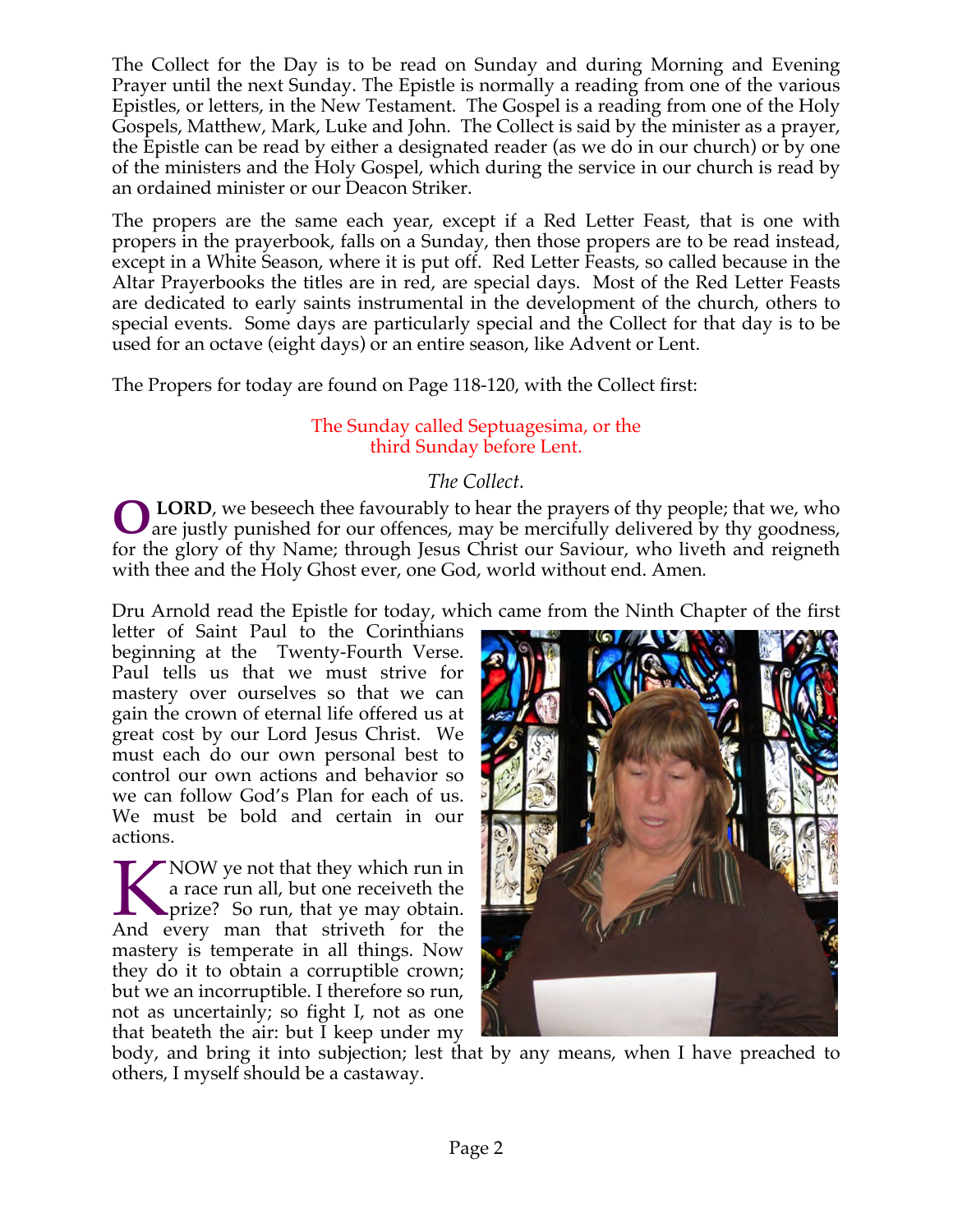Hap Arnold read the Holy Gospel for today which came from the Twentieth Chapter of



might end before you get around to it.

the Gospel of Saint Matthew beginning at the First Verse. Often quoted, this is the very important parable of the vineyard. While it appears to be principally directed towards Christians wanting to be "first" importance and the like, it has a more direct meaning. It is a fine lesson in "buyer's remorse" or coveting of jobs or similar concepts. If you got a good deal, it does not change because someone else got a "better" deal. Take what you got, go forth and be happy. Other meanings abound. For a very direct application, what this means is "cradle" Christians are no more likely to go to heaven than this morning's convert. They just get to enjoy the Christian experience longer. One note, if you wait until the last minute to join the gang, your time here

Sometimes people act like being a Christian is an unpleasant experience that they will do when they get a round tuit. It is not. Christians aren't perfect, they just have more fun being imperfect and imperfectly trying to improve! Anyway, here is the Gospel according to Saint Matthew:

**HE kingdom of heaven is like unto a man that is an householder, which went out** early in the morning to hire labourers into his vineyard. And when he had agreed with the labourers for a penny a day, he sent them into his vineyard. And he went THE kingdom of heaven is like unto a man that is an householder, which went out early in the morning to hire labourers into his vineyard. And when he had agreed with the labourers for a penny a day, he sent them into his v unto them; Go ye also into the vineyard, and whatsoever is right I will give you. And they went their way. Again he went out about the sixth and ninth hour, and did likewise. And about the eleventh hour he went out, and found others standing idle, and saith unto them, Why stand ye here all the day idle? They say unto him, Because no man hath hired us. He saith unto them, Go ye also into the vineyard; and whatsoever is right, that shall ye receive. So when even was come, the lord of the vineyard saith unto his steward, Call the labourers, and give them their hire, beginning from the last unto the first. And when they came that were hired about the eleventh hour, they received every man a penny. But when the first came, they supposed that they should have received more; and they likewise received every man a penny. And when they had received it, they murmured against the goodman of the house, saying, These last have wrought but one hour, and thou hast made them equal unto us, which have borne the burden and heat of the day. But he answered one of them, and said, Friend, I do thee no wrong: didst not thou agree with me for a penny? Take that thine is, and go thy way: I will give unto this last, even as unto thee. Is it not lawful for me to do what will with mine own? Is thine eye evil, because I am good? So the last shall be first, and the first last: for many be called, but few chosen.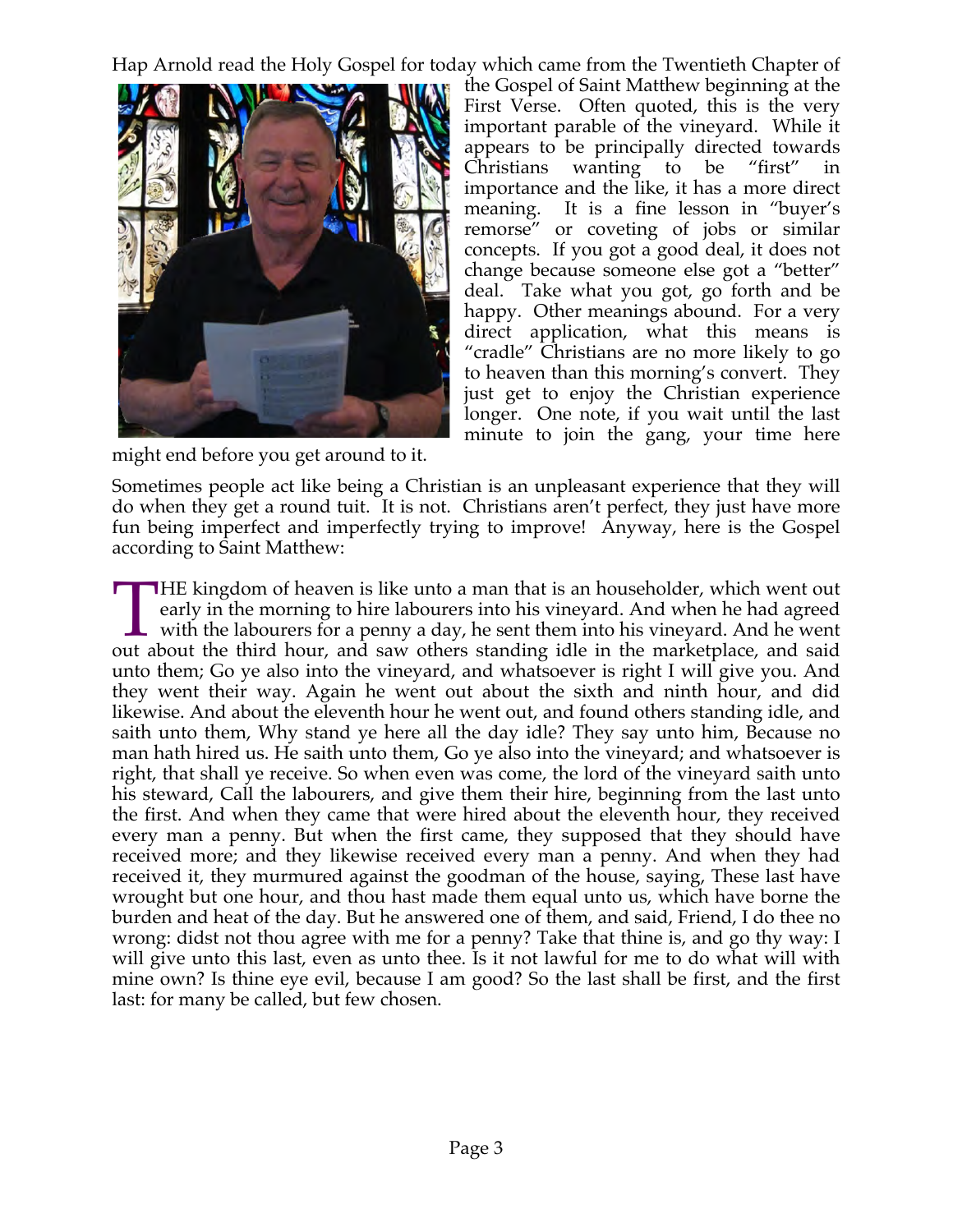#### *Sermon – Reverend Deacon Jack Arnold - Time and Action*

Today's sermon brought the Collect, Epistle and Gospel together and is partly contained in the forewords above.



Consider these words from the Collect:

… we, who are justly punished for our offences, may be mercifully delivered by thy goodness …

In the Collect, we ask God who knows we should be "…justly punished for our offences, may be mercifully delivered by thy goodness, for the glory of thy Name; through Jesus Christ our Saviour …" Eternal salvation is the delivery we are promised by Jesus. This is the reward of the race we run here on earth. Our race is for that eternal prize, not just, as they say, filthy lucre.

Eternal salvation is a far more valuable prize than anything we could possibly acquire here on Earth. We have to keep this foremost in

our thoughts as we continue to run the race set before us!

Our eyes should be focused on the finish line, not our competition. All that counts is that we each that finish line.

So how do we run the race?

With our eyes focused tightly on the finish line, not on those around us, wondering are they doing better than we are? That is not a useful question. The useful question is, "Am I doing the best I can?" And, remember this is a Team Effort. We want the Christian Team to win. If an outsider joins, they join the team fully from then on. We need to give each team member all the help we can. A death bed conversion gains the same prize in the end as a life long Christian. The life long Christian will have had the more rewarding life, but eternity is a long time after that.

We are all so far from perfect that Holier than Thou is pretty damning praise. Don't even go there. The best you can really do is not to be as evil as another, even that is pretty doubtful.

The Gospel for today, the very important parable of the vineyard, also gives us very good advice on the conduct of our daily lives and contains a crucial key to happiness

It is a fine lesson in "buyer's remorse" or coveting of jobs or similar concepts. If you got a good deal, it does not change because someone else got a "better" deal. Take what you got, go forth and be happy. Other meanings abound. For a very direct application, what this means is "cradle" Christians are no more likely to go to heaven than this morning's convert. They just get to enjoy the Christian experience longer. One note, if you wait until the last minute to join the gang, your time here might end before you get around to it.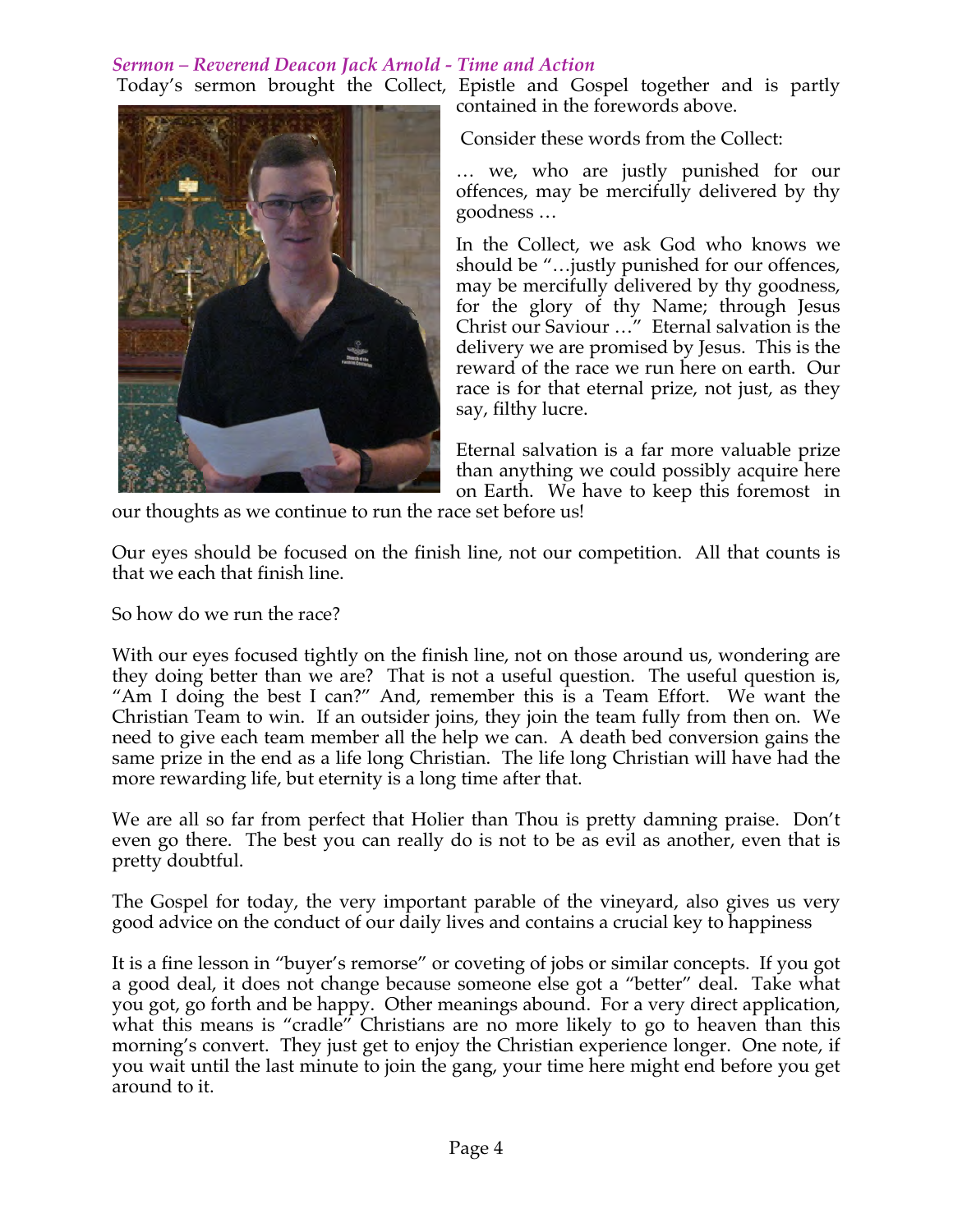Sometimes people act like being a Christian is an unpleasant experience that they will do when they get a round tuit. It is not. Christians aren't perfect, they just have more fun being imperfect and imperfectly trying to improve!

#### **Be of God - Live of God - Act of God**

#### *Bishop Ogles' Sermon*

We are oft fortunate to get copies of Bishop Jerry's sermon notes. Today is one of those Sundays. Today's sermon starts off with the collect, and

like always, it will give you a lot to consider in your heart.

#### **Sermon Notes**

Septuagesima, or the third Sunday before Lent 27 January 2013, Anno Domini

#### The Sunday called Septuagesima, or the third Sunday before Lent.

#### *The Collect.*

 **LORD**, we beseech thee favourably to hear the prayers of thy people; that we, who are justly punished for our offences, may be mercifully delivered by **O**



thy goodness, for the glory of thy Name; through Jesus Christ our Saviour, who liveth and reigneth with thee and the Holy Ghost ever, one God, world without end. Amen*.*

*23 And when he was come into the temple, the chief priests and the elders of the people came unto him as he was teaching, and said, By what authority doest thou these things? and who gave thee this authority? 24 And Jesus answered and said unto them, I also will ask you one thing, which if ye tell me, I in like wise will tell you by what authority I do these things. 25The baptism of John, whence was it? from heaven, or of men? And they reasoned with themselves, saying, If we shall say, From heaven; he will say unto us, Why did ye not then believe him? 26 But if we shall say, Of men; we fear the people; for all hold John as a prophet. 27And they answered Jesus, and said, We cannot tell. And he said unto them, Neither tell I you by what authority I do these things.*

*28 But what think ye? A certain man had two sons; and he came to the first, and said, Son, go work to day in my vineyard. 29He answered and said, I will not: but afterward he repented, and went. <sup>30</sup> And he came to the second, and said likewise. And he answered and said, I go, sir: and went not. 31Whether of them twain did the will of his father? They say unto him, The first. Jesus saith unto them, Verily I say unto you, That the publicans and the harlots go into the kingdom of God before you. <sup>32</sup> For John came unto you in the way of righteousness, and ye believed him not:*  but the publicans and the harlots believed him: and ye, when ye had seen it, repented not *afterward, that ye might believe him.* Matthew 21:23-32

Today, Septuagesima Sunday, begins the period of Shrovetide (Pre-Lenten period) in the Church Calendar. The great worth of the Church Calendar gives us a chronological perspective of the life of Christ and His Gospel. This is a time to begin preparing ourselves for the solemn observance of Lent which leads up to Calvary.

In Matthew, we note Jesus has entered into the gates of Jerusalem for the last time in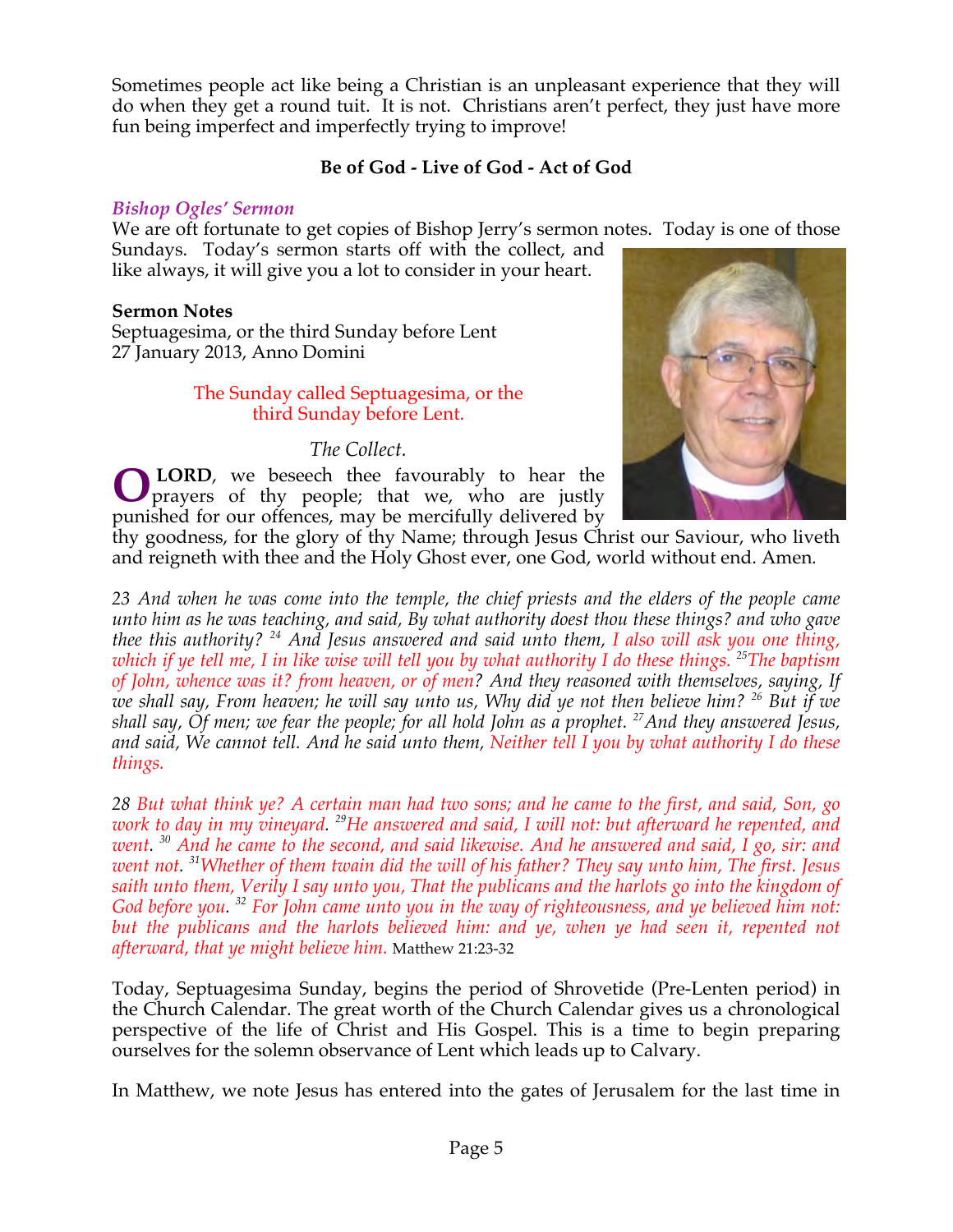His earthly ministry. We read that Jesus was met by multitudes of the City of Jerusalem who welcomed Him with royal acclamation throwing before the feet of His donkey their garments, palm branches, and shouting *Hosanna to the Son of David: Blessed is he that cometh in the name of the Lord; Hosanna in the highest*. (Matt 21:9) Ironically, the same multitudes would be screaming for His crucifixion in the courtyard of Pontius Pilate less than one week later. (Revealing the fickle nature of man's heart) We saw in verses 12-13 of this same chapter that the first order of business for Christ in Jerusalem was to enter into the Temple and cleanse it of the money changers and those who those who dealt in commerce by buying and selling therein. He further demonstrated His Divinity by healing the sick and lame, and restoring sight to the blind. This was considered a terrible offense, not by those healed, but strangely enough, by the Pharisees and rulers of the Temple. They burned in their jealousy and greed for such a compassionate soul as Christ. To these calloused culprits, compassion and love were undesirable traits, especially if it threatened their power.

The question at hand is one of AUTHORITY! The Scribes, Pharisees, and rulers of the Jews had their own neat little nest built which separated them from what they considered to be the common rabble of the people. They were much better, you see, than the common people. They had had their tickets punched and been granted this high status simply because THEY deserved it – or so they believed. Though their station was a Godly station, they disqualified themselves through a lack of love and obedience to the God whom they pretended to serve. Whatever authority they had was no longer of God, but of political man. It may be true that the overwhelming number of pretenders to the cloth today is likewise without authority from God to preach. It is my firm belief that, though I am less than I should be, I am in the first instance a preacher under authority of God. A true and devout Church (the AOC) has confirmed that belief in my ordination to Holy Orders. Being consecrated a bishop does not relieve one of his role to serve as priest and preacher, and the ultimate authority for his Calling must come from God. It matters not the number of heads touched in Apostolic Succession if those heads have not hearts touched and called by God. God is the prime authority and, in the end, the ONLY authority for preaching. The authority to perform works of righteousness does not derive from men, but from God.

Beginning in our assigned text, we learn that, after threatening their profit margin in Temple sales, the chief priests and elders confronted Jesus to know by what power He had worked such ruin to their daily sales: and they wanted to know by what authority He did such wonderful miracles of healing. In my thinking, it is flabbergasting to learn that they considered this a thing that required some superficial authority of some council of Temple wimps to grant. A miracle is an authority unto itself, for only God can do these things. I am stunned to believe that these men KNEW the miracles came from God, but chose to ignore the fact for the sake of their own impoverished souls. *<sup>23</sup> And when he was come into the temple, the chief priests and the elders of the people came unto him as he was teaching, and said, By what authority doest thou these things? and who gave thee this authority?*This is the day following His cleansing of the Temple and His triumphal entry into Jerusalem. By now, they have rallied their political forces to challenge Jesus. These deceivers were hoping to catch Jesus off balance and catch Him in a slip of the tongue – perhaps a claim that would justify them in accusing the Son of God of blasphemy! It is not an easy debate when the Other Side is able to read your words before they are spoken and your motives before they are revealed. Their pettiness is likened to the lowest officials of the Palace asking the King's Son by what authority does He wear garments of royalty. Today, churches such as the AOC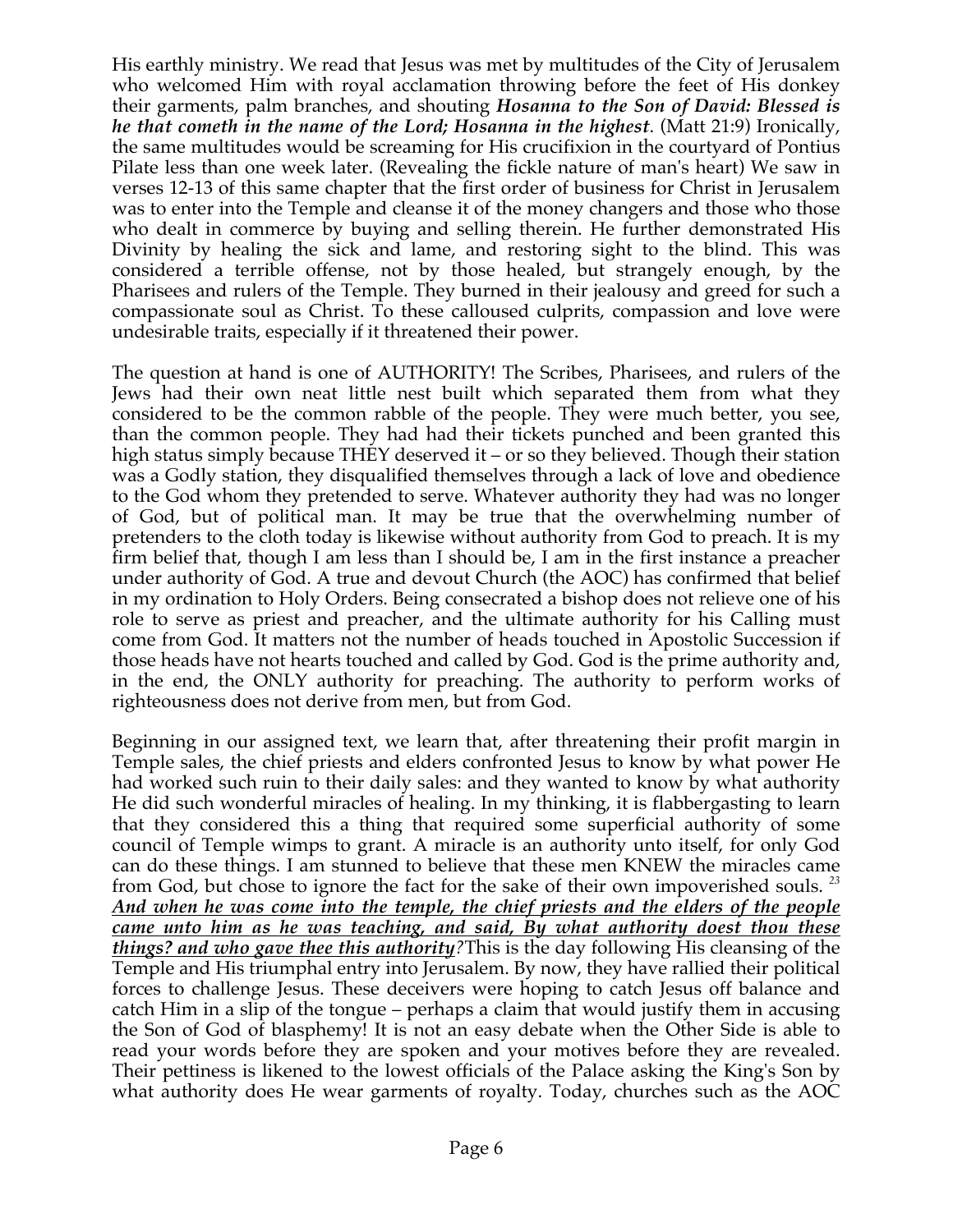and other of the faithful, are ridiculed for holding so tenaciously to the Ancient Landmark remaining faithful to morals and virtues long grown stale in popular culture.

All who ever argued with God before have lost the contest– either through ignorance of His Will, or power. These wicked priests and elders are about to have the same experience – an experience to which they should, by now, be accustomed. He thwarted their best wisdom so many times that a continued debate makes them appear as inter best which be many three and said unto them, I also will ask you one thing, imbeciles. <sup>24</sup> And Jesus answered and said unto them, I also will ask you one thing, <sup>25</sup> *which if ye tell me, I in like wise will tell you by what authority I do these things. <sup>25</sup> The baptism of John, whence was it? from heaven, or of men?*The battle, though the smoke will rise a bit more but briefly, puts the chief priests and elders squarely in their place. There is no answer that will achieve their original design after this inquiry from the embodiment of Wisdom. The subsequent reasoning of the Temple leaders reveals the poverty of their argument:

*And they reasoned with themselves, saying, If we shall say, From heaven; he will say unto us, Why did ye not then believe him? <sup>26</sup> But if we shall say, Of men; we fear the people; for all hold John as a prophet. <sup>27</sup> And they answered Jesus, and said, We cannot tell. And he said unto them, Neither tell I you by what authority I do these things.* At the end of this chapter and this discourse, having lost any advantage by subterfuge, they resort to their favored weapon – brute force. However, being politicians and not men of God, they feared the people and burned in their evil hearts awaiting a more opportune moment of treachery.

Now comes a parable of two sons whose natures are at contrast one with the other. It is a short, but beautiful, parable of hope and grace to you and me; but it could also have applied to the Temple leaders had they had hearts that were acceptable to God.

*<sup>28</sup> But what think ye? A certain man had two sons; and he came to the first, and said, Son, go work to day in my vineyard. <sup>29</sup> He answered and said, I will not: but afterward he repented, and went. <sup>30</sup> And he came to the second, and said likewise. And he answered and said, I go, sir: and went not. <sup>31</sup> Whether of them twain did the will of his father? They say unto him, The first. Jesus saith unto them, Verily I say unto you, That the publicans and the harlots go into the kingdom of God before you. <sup>32</sup> For John came unto you in the way of righteousness, and ye believed him not: but the publicans and the harlots believed him: and ye, when ye had seen it, repented not afterward, that ye might believe him.*

You and I may find our own identity revealed in this wonderful parable. The Two Sons featured represent all of professing Christendom combined. We all most likely fall into one category or the other. Please do not insist that you have never been a publican or an harlot, for you and I certainly have been in one sense or the other. We have sold out our hearts for what we considered a cheap profit at some point (harlot). We have denied God at some point with our unfaithful lifestyles or public testimony (again harlot, for spiritual adultery against the Bridegroom is greater sin than physical adultery). We have all benefitted the interest of the world more than the interest of God at some point in our lives. (Publican). The publican was a Jewish public tax collector who worked for the bosom enemies of the Jews– the Roman Empire.

The parable presents us with two different members of one supposed family. One will be a true son (one who at first has rejected God through his life's choices, but relents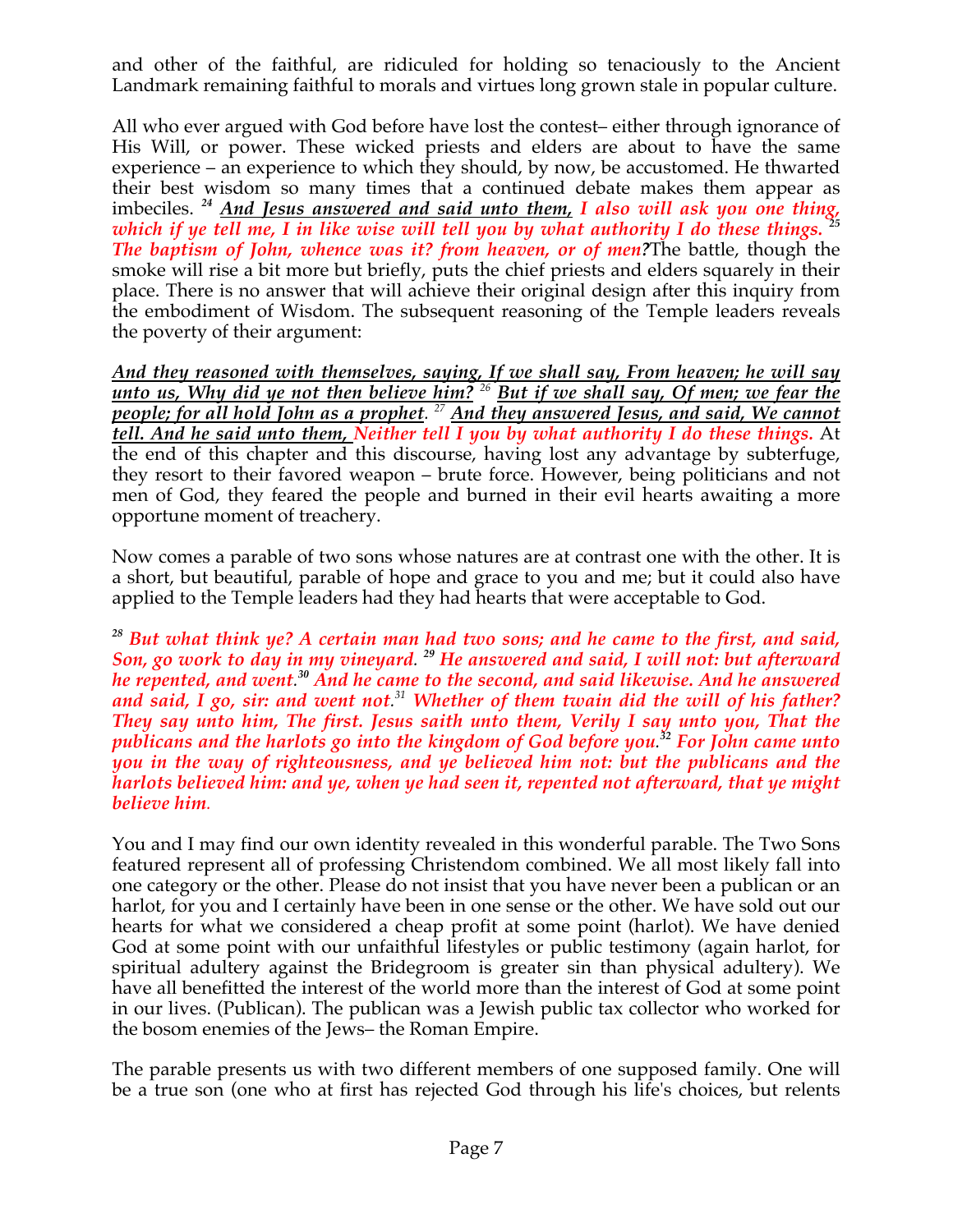later and comes to God), and the other unfaithful to the father (who, like the modern professed Christian who enthusiastically, and with great fanfare insist on following Christ but later renege).

Alfred Lord Tennyson has written in *The Ancient Sage*:

*Faith reels not in the storm of warring words, She brightens at the clash of `Yes' and `No,' She sees the Best that glimmers through the Worst, She feels the sun is hid but for a night, She spies the summer through the winter bud, She tastes the fruit before the blossom falls, She hears the lark within the songless egg, She finds the fountain where they wailed `Mirage!'*

We are directed to the key to Godliness and that is Faith in God. Whether that faith comes to the desperate sinner's heart, or the accomplished artist; the morally but godless upright, or the depraved drunk; the mistress or prostitute; the physician or the addict - is immaterial to the result. The faith that comes to the unsuspecting heart through the unmerited grace of God is ALWAYS sufficient for thee.

Promises are not taken with any degree of solemnity in today's society. A newly elected President may swear an oath to uphold the Constitution of the United States, yet act with immediate dispatch to dismantle that Constitution once the swearing is done. A bridegroom or bride may swear an oath before God to remain faithfully wed "until death do them part" and yet in the next year apply for divorce. Their promises before God seem to have meant very little to them.

So many evangelical churches today will go to great lengths to gain a public profession of faith from their charges, but leave them wondering by the roadside of faith as to what more may bless their souls. There is no nurturing, so often the profession of faith will die of neglect. How can we know if the profession of faith by a stranger who enters one night at church is genuine, especially if that stranger has not come to learn who Jesus is in an intimate way?

If we say that we believe and later abandon our profession, are we not as the second son? If we have lived lives of sin and vice for many years, yet come to knowledge of our Lord so true that all of our life is turned upside down, do we not represent the first son. Which would you rather be – the first who said he would not obey, and later came to obey: or the second who said he would obey, and later disobeyed? Would we not be as the seven women of Isaiah 4:1? *And in that day seven women shall take hold of one man, saying, We will eat our own bread, and wear our own apparel: only let us be called by thy name, to take away our reproach*.

(Isaiah 4:1) Do we, like these seven women, desire only to be called by the name of Christ – CHRISTIAN –and not wear His garments of righteousness? Do we prefer to be identified with His Holy Name for the sake of appearance by eating our own bread and not His Bread of Life? Are we nominal Christians only when we enter into public life, or the political scene; or do we remain committed to the Christian faith in season and out? Which are you, my friends?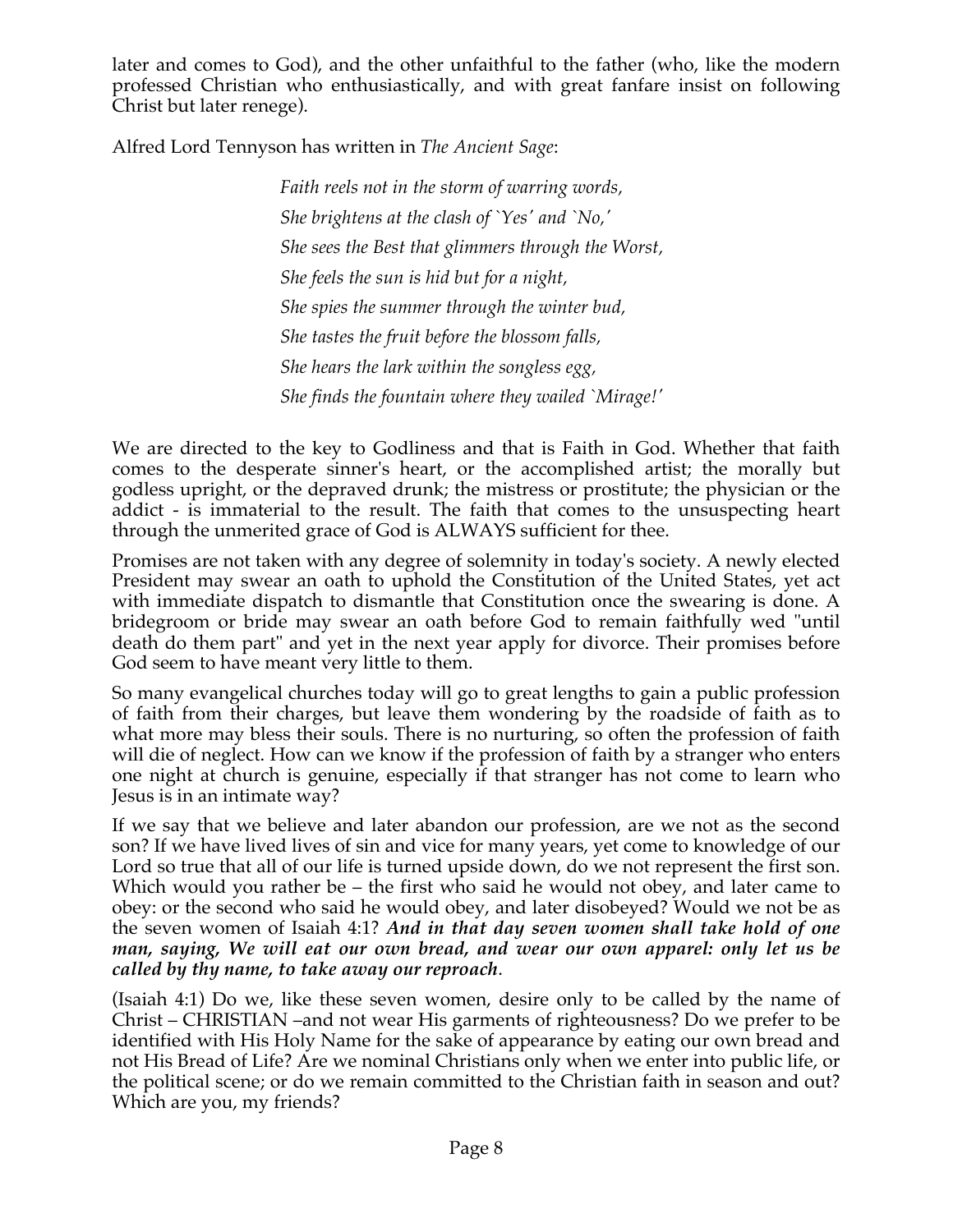#### *Rev Bryan Dabney of Saint John's Sunday Sermon*

We are fortunate to have Bryan's Sunday Sermon. If you want people to come to The



Truth, you have to speak the truth, expouse the truth and live the truth. This is really a good piece and I commend it to your careful reading.

#### **Sermon for Septuagesima**

Our sermon hymn for today, Crown him with many crowns (Hymn #352, 1940 Hymnal) supplies us with several reasons that we should crown our Lord Jesus Christ with many crowns, and principal among them because he is King of all. But did you know that we as born-again believers will also receive one or more crowns from our Lord and Saviour when he sits in judgment of our lives here in the flesh? The scriptures speak of five different crowns which will be given to those whom the Lord shall deem worthy to receive them. They are: 1) the Incorruptible Crown, 2) the Crown of Life, 3) the Crown of Glory, 4) the Crown of Righteousness, and 5) the Crown of Rejoicing.

The Incorruptible Crown is found in our epistle lesson for today ( I Corinthians 9:24-27). As St. Paul explained, Know ye not that they which run in a race run all, but one receiveth the prize?... Now they do it to obtain a corruptible crown; but we an incorruptible. The corruptible crown which the secular runner received as an award was a wreath of made of laurel leaves. The apostle referred to it as corruptible because it was made from materials which were not meant to last. It was literally a crown for that moment, for following the next race another one would be given, and another in the race after that, and so on. The apostle reminded Christians that upon the completion our race in this mortal life, we will receive a crown from our Lord which will never fade or fail if we run and faint not. It will be ours for eternity and will be our badge of honor, which like all the others, we will gladly cast them at the feet of our Lord and Saviour in honor of his great gift to us via his saving grace.

The Crown of Life will be given to those believers who have been faithful to our Lord unto death (Revelation 2:10). As Matthew Henry noted, The life so worn out in his service, or laid down in his cause, shall be rewarded with another and a much better life that shall be eternal. When one reads the accounts of the early church fathers who served God unto death, we find listed men such as St. Paul, St. Peter, St. James, St. Andrew and St. Thomas. In fact most of the disciples as well as a host of early Christians were martyred for the faith. Add to them the Reformation saints who perished rather than reject the truth of God's word written. Inclusive within that number are our Anglican fathers, such as Cranmer, Ridley, Hooper and Latimer, who chose the stake over their acceptance of the doctrine of the real presence in the Holy Communion. We could also include all those men and women whose lives were used up in service to our Lord in the mission fields over the centuries: spreading the good news to those in remote regions of the world where the light of Christ had yet to pierce and who labored even in the face of death to preach the word of God to those who sit in darkness and in the shadow of death. What graciousness they shall receive at the hand of our Lord we can only imagine and that poorly.

The Crown of Glory will be given to those church elders, bishops, priests, pastors and deacons who properly tended their flocks. As St. Peter noted in his first epistle (5:2-4),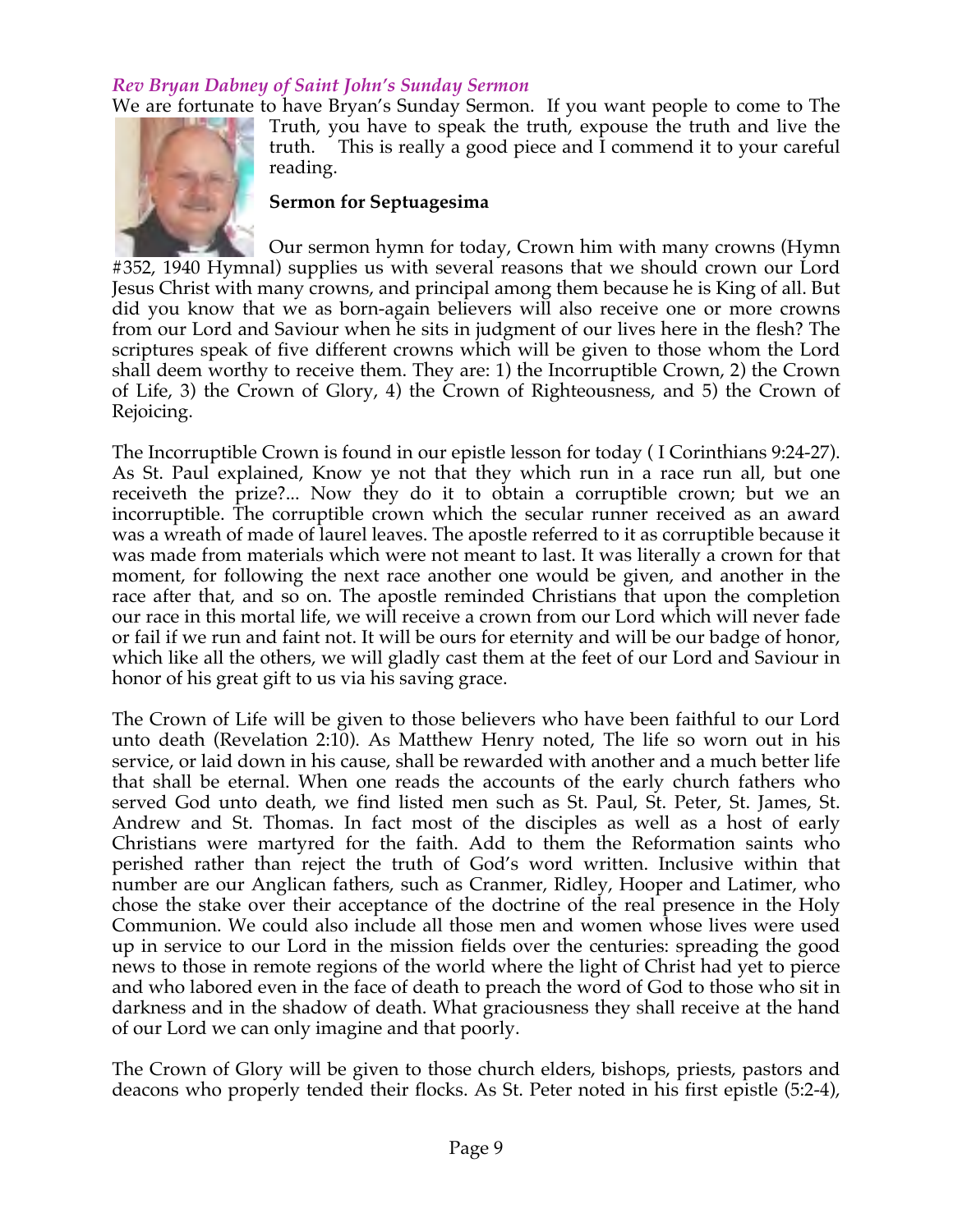Feed the flock of God which is among you, taking the oversight thereof, not by constraint, but willingly; not for filthy lucre, but of a ready mind; neither being lords over God's heritage, but being ensamples to the flock. And when the chief Shepherd shall appear, ye shall receive a crown of glory that fadeth not away. The Lord has promised good to them that love him and that feed his flocks which are scattered across the earth. Pastors and bishops are supposed to love God and preach rightly the truth of God's word written. Those who do will be blessed with the gift of this crown.

The Crown of Righteousness will be given to those who love the Lord's appearing. As St. Paul wrote in second epistle to St. Timothy (4:8), Henceforth there is laid up for me a crown of righteousness, which the Lord, the righteous judge, shall give me at that day: and not to me only, but unto all them also that love his appearing. The Bible tells us to fix our hearts on the coming of the Lord. The wise virgins of St. Matthew's gospel (25:1- 13) have been supplied as an apt example for us. The regenerated Christian will make provision for his watch, and should he nod off to sleep, he will eagerly awaken to go and greet our Lord at his coming. Ergo, as the apostle has written, all who will do likewise will receive this crown.

The Crown of Rejoicing will be given to those who have happily brought souls to Christ. In his first epistle to the Thessalonian church (2:19-20), the apostle Paul penned these words: For what is our hope, or joy or crown of rejoicing: Are not even ye in the presence of our Lord Jesus Christ at his coming: For ye are our glory and joy. Because the regenerate Christian bears fruit— bringing others to the Lord as he has been called to do— the same shall receive of the Lord a crown of rejoicing on account of that joy in their hearts upon seeing others entering the fold of Christ. Do we tell others about our Lord? Do we desire that others be saved? Do we pray for those who are lost that perhaps God will influence them to come to him either by our witness or that of another regenerated believer? If we love the Lord, then we will also seek to bring others to him, and we will rejoice with them in their victory over sin and death.

While salvation is a gift of God to all who are born again of the Holy Ghost, the awarding of crowns is merit-based as we will be judged on how well we performed our duties in our Lord's service. Consider the parable of the Talents as found in St. Matthew's gospel (25:14-30). The Lord will extend to those who are faithful a hearty Well done, thou good and faithful servant: thou hast been faithful over a few things, I will make thee ruler over many things: enter into the joy of thy lord (v.21). God has plans for all who are of his elect beyond the precincts of this life. Therefore be faithful and not fearful. Be considerate of God's word written and follow it. Stand fast and contend for the faith which was once delivered unto the saints. Be strong in the Lord and the power of his might. Do all these things for a crown awaits you in heaven with our Lord's greeting. Such is my hope and my prayer for each of you in Christ's name.

Let us pray,

**RACIOUS** and loving God, assist us by means of the Holy Ghost that we might GRACIOUS and loving God, assist us by means of the Holy Ghost that we might live each day praying for and looking for the coming of thy dear Son; that we would not miss the joy of the marriage feast which thy wilt prepare for all who love his appearing; for this we ask in the name of him who wears many crowns, and who is our Lord, our King and our Saviour, even Jesus Christ. *Amen.* 

Have a blessed week, Bryan+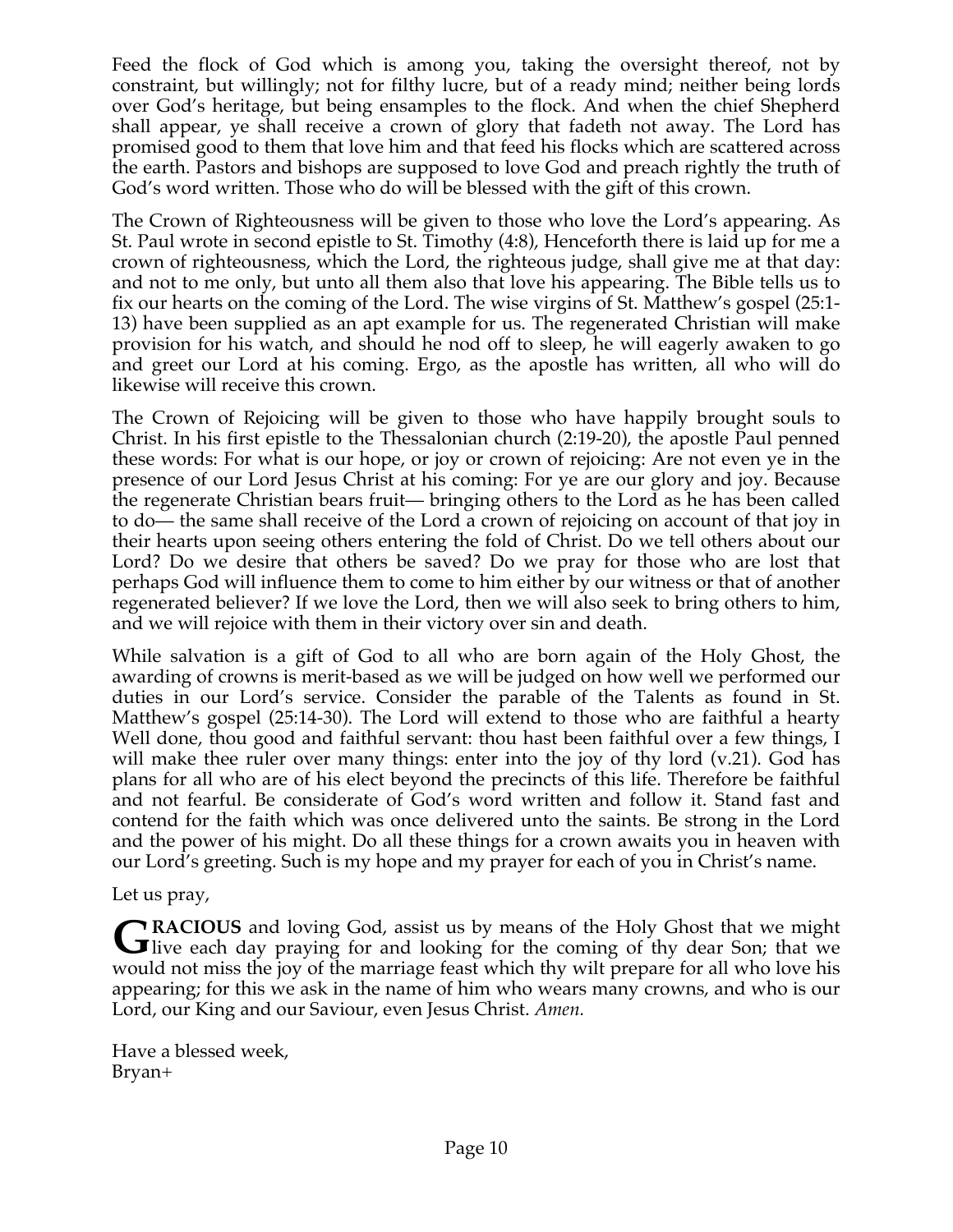#### *New Nametags*

We had no new nametags today.

#### *After Church Hospitality*

Sadly, no after church snacks. The same story every week, is it not? The fact is that we are supposed to be on a low carb diet and there really aren't any low carb snacks that appeal to us. So, with no fatted dog nut in sight, we were out of luck! Please someone, between now and next Sunday invent some no-carb dog nuts.

After church goodies providers as currently signed up:

| <b>Date</b>      | Name                                                 |
|------------------|------------------------------------------------------|
| 3 February 2013  | <b>Opportunity Available - Sexagesima</b>            |
| 10 February 2013 | <b>Opportunity Available - Quinquagesima</b>         |
| 17 February 2013 | <b>Opportunity Available - First Sunday in Lent</b>  |
| 24 February 2013 | <b>Opportunity Available - Second Sunday in Lent</b> |

*People in our Prayers* - http://faithfulcenturionprayerteam.blogspot.com/

#### **Why? Prayer is an extremely important activity.**

It is not that God knows not our needs, for He surely does. Yet, Jesus commanded us to ask God for those same needs. In addition to the obvious of asking God for help, offering thanksgiving and the like, prayer helps us focus our thoughts on how we might do God's work.

The Prayer Team of the Church of the Faithful Centurion was established to help our members and fellow Christians pray for those in need and to give thanks as well for the blessings we have been granted.

#### **Who can be on the list? Do I have to be a member of the Church of the Faithful Centurion to be prayed for?**

No! The only qualification to be on the list is that you want our prayer team to pray for you. We are Christians and are happy to pray for you, no matter who you are. If you want help from God, you are our kind of people.

#### **What is the commitment from the prayer team?**

Each member of the team will pray for the desired outcome at last once per day.

#### **How do I get myself or someone else on the prayer list?**

You can email one of the prayer team leaders: Jack - jack@faithfulcenturion.org or Dru dru@ faithfulcenturion.org, or call the church office at (619) 659-3608 or fill out a prayer card at church.

#### **What should I ask for?**

Depends on what you want. Some people merely want God to be asked to heal their ills and be mentioned by their first name, others want a specific outcome and / or have more of their personal information known to the team. Ask for what you want. It is your desire and need for prayer the team is attempting to meet. For typical examples, see the list below.

#### **Updating the Team**

If you are on our prayer list, or if you have submitted a person that you have asked us to pray for, please update one of the team members or Hap in person, by telephone or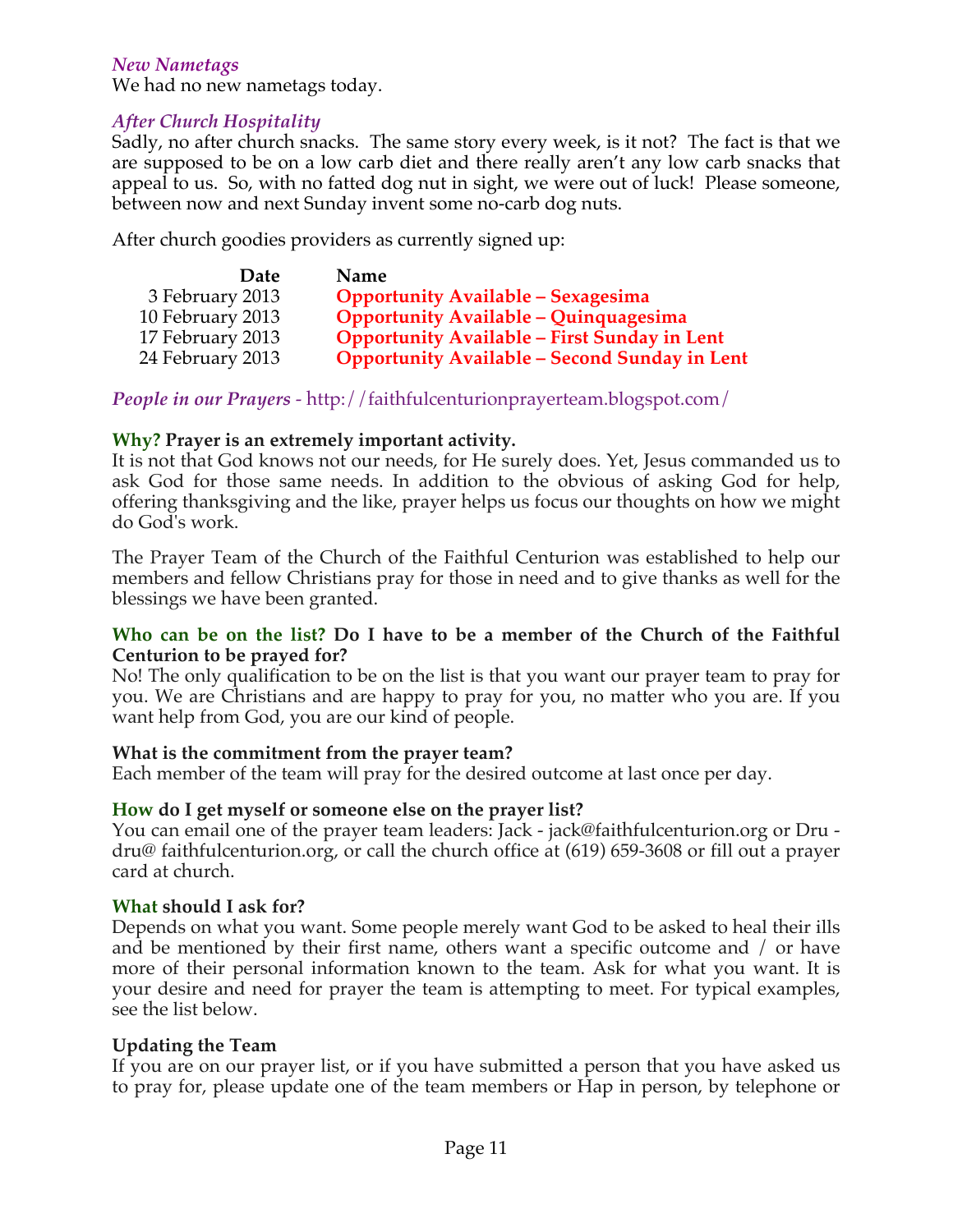email. It helps to be able to pray specifically for these individuals including their specific needs; plus if they get better, it is nice to give thanks!

Please note that on the yellow (maybe green or orange if you get an old one) cards at church, you can ask that those to be prayed for have their names disseminated to the prayer team. Those names will be said in church and appear here. Or, you can ask that their names and purpose be kept confidential, then only Hap will know to pray for them.

*Prayer List Notice – If you have someone on the prayer list and their needs have changed, please let us know. We'd like to update our prayers to reflect the need and most important to give thanks!*

#### *Travel*

*Hap Arnold* is on travel this week.

*Carol* is in Australia to be with her family as they adjust to the loss of their mother. Please pray for her safe travel and return home.

#### *Move*

- *Ryan Hopkins* has moved to Dillsburg, Pennsylvania, to study Dressage Riding through June 2013. Please pray for God's guidance in his life as he works and studies. Help him to see where God would like him to go from here and how he should get there.
- *The Thomas Family* is on a short tour assignment in Guam through August 2013. Please pray for the assignment to continue to go well for Kurt and for Mary and the kids to make new friends. In particular pray that Kristyna and Mitchell will develop good friends and schoolmates there so as to further their development as both Christians and citizens. Things seem to be going well where the sun rises on the United States, so keep praying! Give thanks and ask for continued good developments.

#### *Birthday*

*Hap Arnold* celebrated his 63rd birthday 27 December 2012. *William Arnold* celebrated his 31<sup>st</sup> birthday 22 December 2012. Betsy Lane celebrated her 86<sup>th</sup> birthday 16 December 2012.

#### *Marriage*

*Elizabeth* and *Gunnar* were married on 17 November 2012. They ask that you pray for God's guidance in their lives as they move from being two individuals to a single unit and help them to form their new family.

#### *Departed*

- *Carol's Mother* left this world to be with Jesus just after Christmas. Please pray her family as together they celebrate the home going of their Mother and adjust to her absence from this world and their physical lives here.
- *Phyllis Martha Hillger*, 84, passed away on 22 December 2012. Please give thanks for her life here on earth and pray for her family who remain behind.
- *Mr. Jairaj*, a fine Christian gentleman is now with our Lord. Please pray for his wife, sons, and daughter. Pray that they will cast their grief for their loss onto the Lord and He shall sustain them.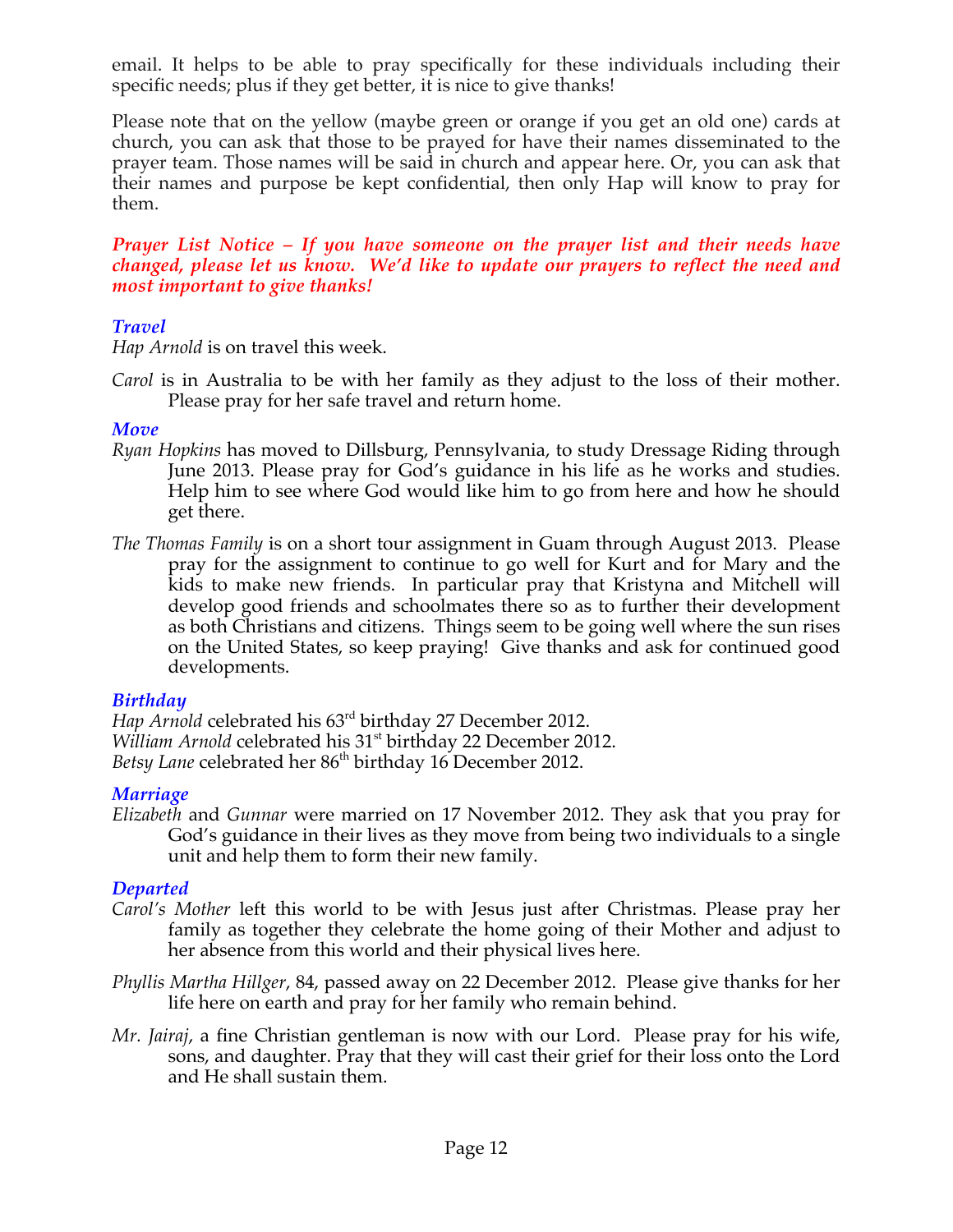- *Suz* passed away the week of 18 November 2012. Please pray for family members who remain behind.
- *Don* passed away on 1 December 2012 after a hard battle with cancer. Please pray for family members who remain behind and help them to come closer to our Lord Jesus Christ.
- *Joy* passed away on 1 December 2012 after leaving hospice to return home to spend her final days with her family. Please pray for family members who remain behind and help them to come closer to our Lord Jesus Christ.

#### *Nearing the end of their time here on earth*

- *Julia* has cancer, which has spread through her body, further treatment seems impossible. She is preparing to go home to be with her family who have gone before her. Pray for her faith to build and the transition to be good. Pray also for those she leaves behind.
- *Polly* is in Hospice care with dementia and spinal stenosis. Please pray for her as she prepares to go home to be with her family who have gone before her. Pray for the faith of her family to build and the transition to be good.

#### *Homebound or Infirm*

- *Lou* has aspiration pneumonia. Please pray for the infection to be knocked down and for her continued recovery.
- *Frank* has been coping with various ailments from older age. He is in his 90s and it has been a difficult year. Pray he will find comfort in God, that those who provide care to him will pay attention to him, do their best and give him the love we all desire. Pray that the coming year will provide relief to him.
- *Norma, Sara's mother* is in a state of deteriorating health, both physically and mentally, with both onset dementia and Alzheimer's. She is slowly drifting away, though she still recognizes Sara. Please pray for both Sara and her mother to put their cares and worries on God's shoulders so they can deal with the many problems involved.

#### *In need of a miracle or understanding of God's Plan*

- *Eugene* (in his 80s) was recently admitted to the hospital for pneumonia where they found he had Stage 4 lung cancer. Please pray for the medical team treating Eugene to pay attention and do their very best; pray for Eugene and his wife Gladys to let God carry their worries and cares and to help them keep their physical strength and put all their trust in Him.
- *Larry Howes* suffered a fairly severe stroke. 4 December 2012, doctors replaced a valve in a shunt that had been put in about two weeks ago, and Larry responded very well. He was able to go home. He is now back in Mass General hospital. Please pray for the medical team treating him to pay attention and do their very best; pray also for confidence in our Lord for Larry and his family. Larry needs a miracle, pray for one. Please.
- *Colleen* has been battling pancreatic cancer over the last year and it has now spread to one of her lungs. Please keep her and her family in your prayers.
- *Christine* has cancer of the colon, which spread to her liver; she is receiving chemotherapy and is having difficulty eating. Please pray for the medical team treating her to pay attention and do their very best; pray also for confidence in our Lord for Christine and her family.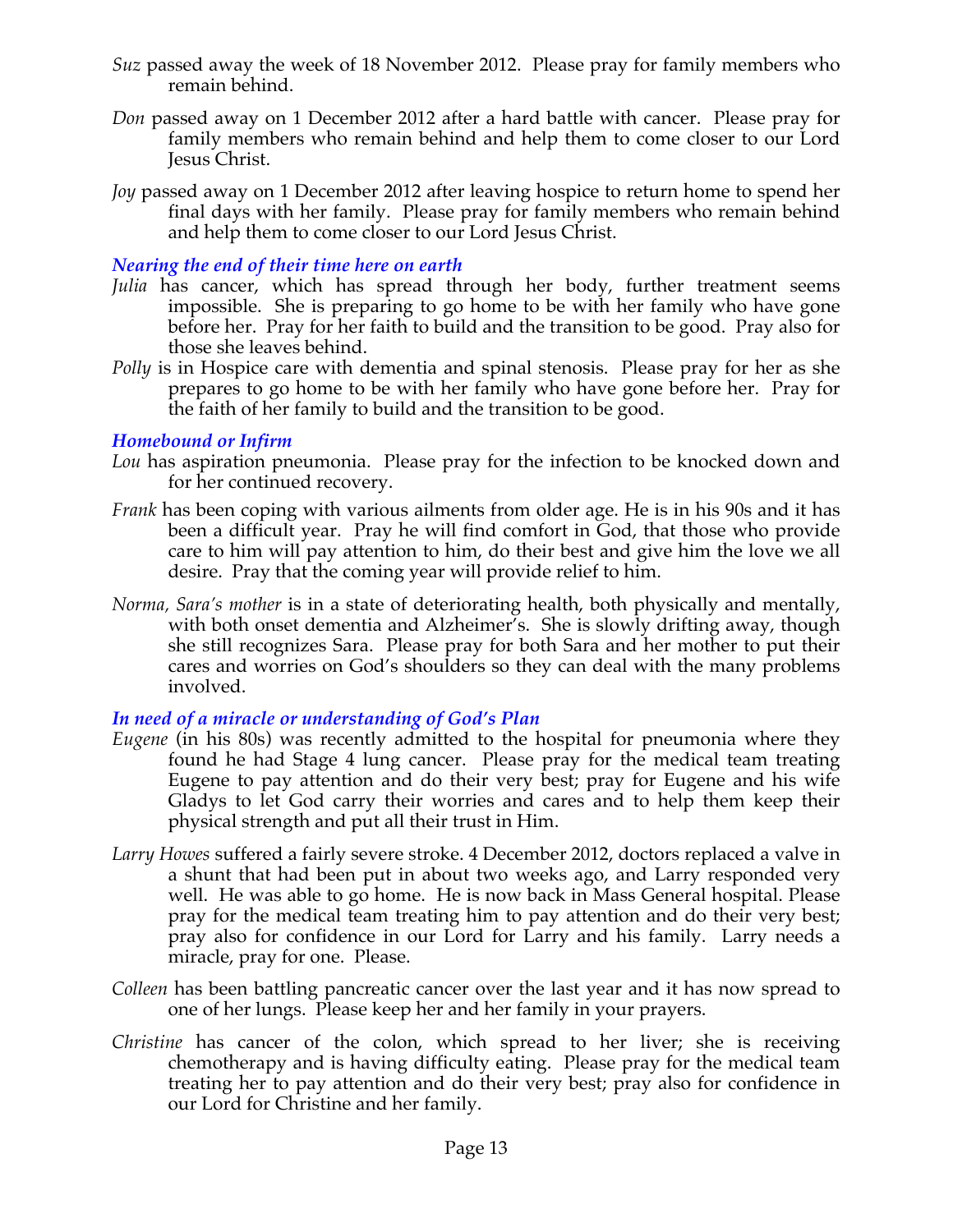- *Todd* and *Kenny* have both been fighting osteocarcinoma for over five years and have been told their time here on earth is nearing its end, absent a miracle from God. Both are ready to go home and leave the pain, but would like to stay. Please pray for them and their families.
- *Colonel Bud Day's* cancer has returned. The outlook is not favorable. Bud has been an inspiration to all of us for years, this changes nothing. He is well at peace with our Lord and we all hope he stays with us for a while longer.

#### *Treatment*

*Brian* has had lung problems for a while. Recent tests found small cell cancer in the upper lung and bronchial area. It appears not to have spread. Brian began radiation and chemotherapy on 26 December 2012; that seems to be going pretty well. He has had some breathing issues, which seem to be under control right now; he asks you pray for no more of that. Please pray for peace of mind and trust in God for Brian so he can rest and gain strength; pray for the medical team treating him that they pay close attention and do their very best; pray also that he can quit smoking.

#### *Thanksgiving and Continued Healing*

- *Sasha* a young lady with a husband and two children had diagnosed with Stage 4 breast cancer whose cells were thought to have spread to her spine. After radiation and chemotherapy, which is continuing through the end of January 2013, she is regaining her stamina and does not have any detectable cancer activity. The tumors in her skin are gone and the large tumors in her breasts are gone. She and her family ask that you give thanks to our Father in heaven. She also gives thanks to all who have prayed for her.
- *Traci* had surgery colon cancer on 27 December 2012. The surgery went very well and she appears to be cancer free. But, she had a pulmonary embolism and another clot in the artery to the spleen which will keep her in the hospital for at least several days. Traci is beginning to be weary of her medical situation. Please pray that she will not become despondent. Pray that she will open her heart to God's Grace that He might enter in to her heart and strengthen her.
- *Liz Strauch* had surgery for a pineal cyst on 4 December 2012. The surgery was very successful, she was having nausea and pain from the surgery, which has now subsided. Please pray a prayer of thanksgiving for the successful surgery and the cessation of the nausea and for continued recovery.
- *Bob Smouse* had shoulder surgery on 28 November 2012. He would appreciate your thanksgiving prayers. While the surgery apparently went well, he is still in pain and would also appreciate prayers for continued healing and the pain to subside. He promises to work very hard on recovery therapy.
- *Tore*, of Oslo, Norway recently had a kidney transplant. Unfortunately his body rejected the kidney, infection had set in. Without God's healing touch he would soon die. According to his wife Inga, shortly after the prayer request, he began a prompt recovery and is now home. Tore and Inga give thanks for God's Grace and your prayer.
- *Carol Stone*, the sweet wife of Mike Stone, longtime friend and colleague of Sara Simmons as well as Hap, was helicoptered to hospital with an ultimate diagnosis of severe bleeding on the left side of her brain. She remains hospitalized, but seems to be making some progress.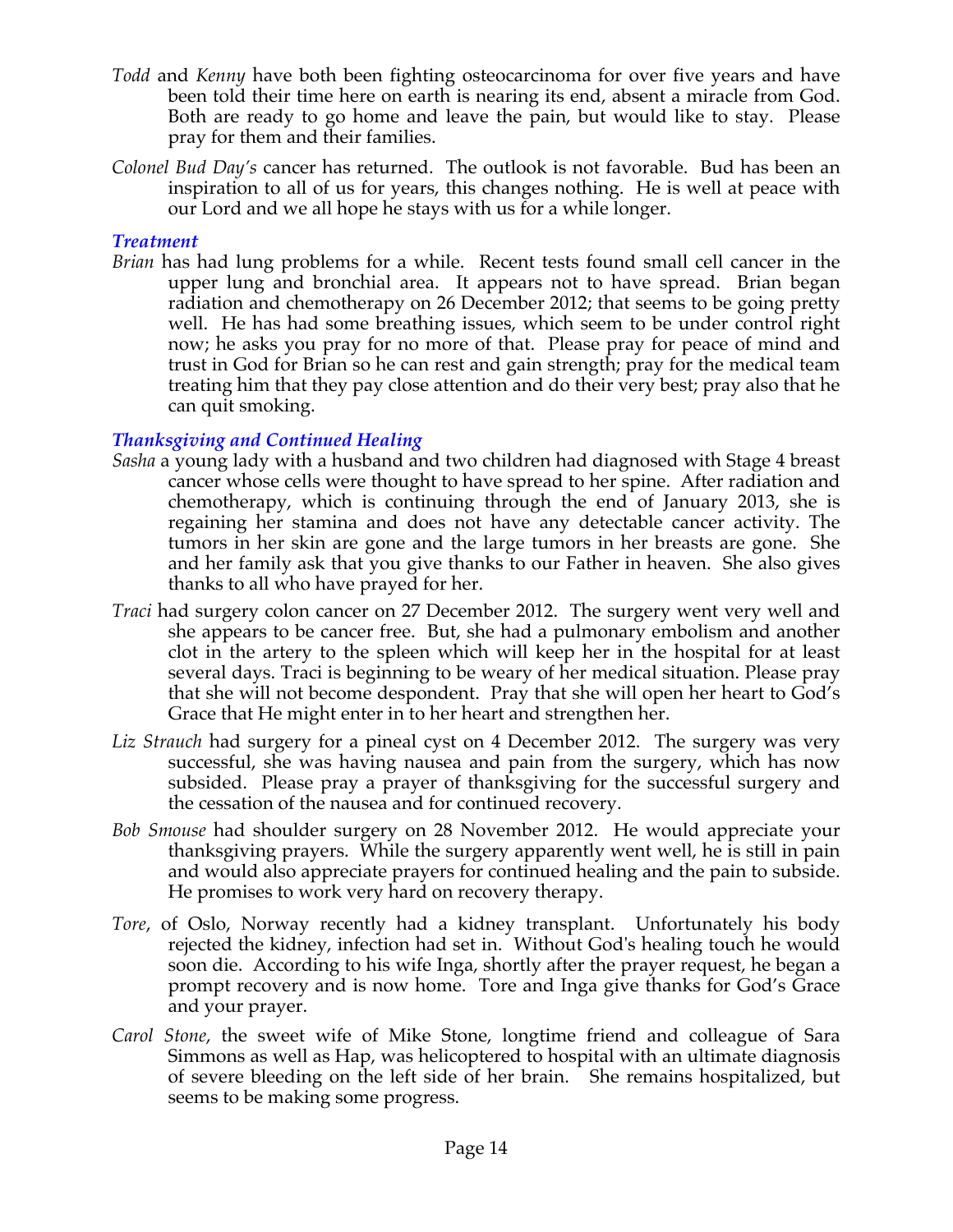Please pray for peace of mind and trust in God for Mike, guidance for the medical team treating Carol and strength for Carol as well as faith and trust. No one can ever understand the why of these things here on earth. Sara who passed this request on asks that you pray in both faith and hope.

*Muriel Pappin* broke her hip in a fall and had surgery on 21 November 2012. Muriel was home, but has had complications and went back in the hospital. She is now back home. Please give thanks for her return home and pray for her continued recovery.

#### *Healing*

*James* had surgery the afternoon of 10 February 2012, to remove two small, but cancerous tumors, from his intestines. On 14 January 2013, James was found to have bladder cancer. On 28 January 2013, he will undergo surgery to secure additional muscle tissue and lymph nodes for further pathology tests. Please pray the results will find no cancer in the bladder wall, muscle and lymph nodes. James is a minister with the AOC in Savannah, Georgia. He made it through the first hurdle, he and his family ask your prayers for this second trial. Please pray for the medical team treating him to do their very best and pay attention, pray for the treatment to go well and result in remission. Pray that James and his family will be able to put their cares and worries on God's shoulders during this trying time.

*Nell* recently adopted two children and has just been diagnosed with multiple myeloma.

- *Sarah* is recovering from a stroke, but fell and broke bones. Please pray for her peace of mind and rapid and full recovery. Pray for trust in God for her and her family.
- *Inez'* blood pressure is back down, but she needs surgery for a torn leg muscle. Please pray for guidance for the medical people treating her, as well as peace of mind and trust in God for her and her family.
- *Kathleen* has spent the last two weeks in the hospital. She has been diagnosed with colitis, shingles and possibly colon cancer. Pray she will be comfortable and begin to heal.
- *Rachel* has Mitochondrial Myopathy. This is a hereditary disease of the muscles and they do not have a cure for it. Part of her pain is her family does not believe she is indeed ill, as she appears to be just fine. Please pray her family will learn the truth and be supportive of her; pray also the medical people treating her will find the right measures to minimize the disease. Most particularly pray for Rachel's trust in God.

*Donald* went into ICU the night of 22 December 2012, for unknown reasons.

- *Mrs. Tucker* has had recent surgery as a result of bleeding on the brain. Please pray for trust in God and a full and rapid recovery.
- *Jesse* a 27 year old man from Nebraska has had emergency brain surgery for bleeding in the brain. Please pray for trust in God and a full and rapid recovery.
- *Zoie* a little 10 year old girl is having problems with one of her kidneys. Please pray that she will be comfortable soon.
- *Nicolas* is in the hospital with serious symptoms of a heart disorder. Please pray for peace of mind for him and guidance for the medical team looking for the cause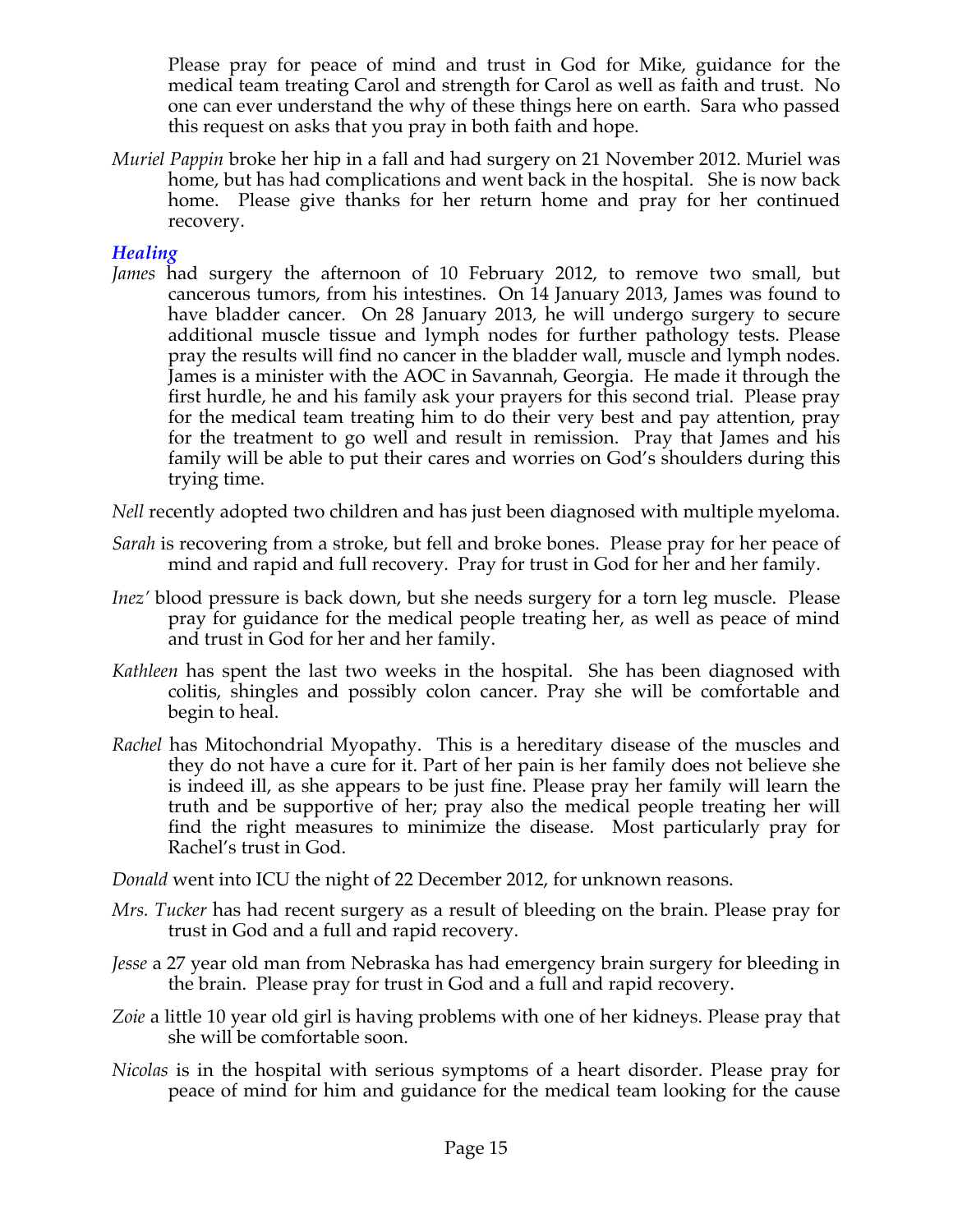and cure.

- *Mrs. Baek* an elderly women fell and injured her spine. Doctors cannot repair the spinal injury due to her age. She fell again the morning of 12 December 2012, breaking her collar bone which is also untreatable. Mrs. Baek is in severe pain and will appreciate your prayers.
- *Gil Garcia* is hospitalized with a slow healing skin injury at the Long Beach Veteran's Spinal Cord Injury Center. Please give thanks for Gil's incredible attitude, as well that of his wife Mary and their family. Pray for the rapid healing of the skin injury so Gil can go home soon.
- *Juanita* is a young girl who was in a coma because of a blood disease. She has not come out and is gaining strength. They are awaiting results from blood samples. Her family thanks you for your prayers and asks that you continue.
- *Barbara* had a accident while cooking and the pressure cooker blew up in her face, causing second and third degree burns over her face and upper body. Because of this she has incurred kidney problems and may need a transplant.
- *George* had foot surgery. Please give thanks for the surgery and pray for a full and rapid recovery.
- *Nellie* is in the emergency room of a hospital in a great deal of pain. Please pray for peace of mind for her and guidance for the medical team looking for the cause and cure.
- *Lauralee Meade* underwent a lumpectomy on Friday after Thanksgiving. A further anomaly has been discovered and she had additional preventative radiation treatment. Please pray for a complete remission of the cancer. Pray also Lauralee will maintain her great attitude and trust in God.
- *Kevin Gerhart* discovered cancer on his neck. He underwent radiation and chemotherapy. Please pray for the medical team treating Kevin that they might pay attention, do their very best and find the source; that the treatment might be successful and he might live a long and healthy life to His honor and glory. Pray also for trust in God and peace of mind for Kevin, his wife and family.
- *Bill, Sara's husband,* had a third abdominal surgery on 22 November 2011, to remove a tumor. Bill is doing better keeping the doctor's instructions, for which we are all grateful, including taking chemotherapy once a day for two more years. He has radically decreased the consumption of alcohol and eating at least mostly properly. Please pray for help for him to continue do all this. Please pray also that Bill might turn his heart outward to help those around him, as well as live a long and healthy life to the honor and glory of God. Pray also for peace of mind for Bill and his wife Sara.
- *Kay Denton* (Mrs. Kay) hip has deteriorated to the point walking is a slow and painful process, but she manages. Please pray for continued peace of mind for Mrs. Kay and her family. Give thanks for her trust in the Lord and her positive attitude.
- *Steve Sundberg* had a heart attack after Easter 2011. After some time, the medical team treating him decided he was not a candidate for stents and a five-way heart bypass was performed the week of 6 June 2011. Please pray for his complete recovery and for his three children and family who are very worried about him, pray also for his trust in our Lord and for both him and his family to let God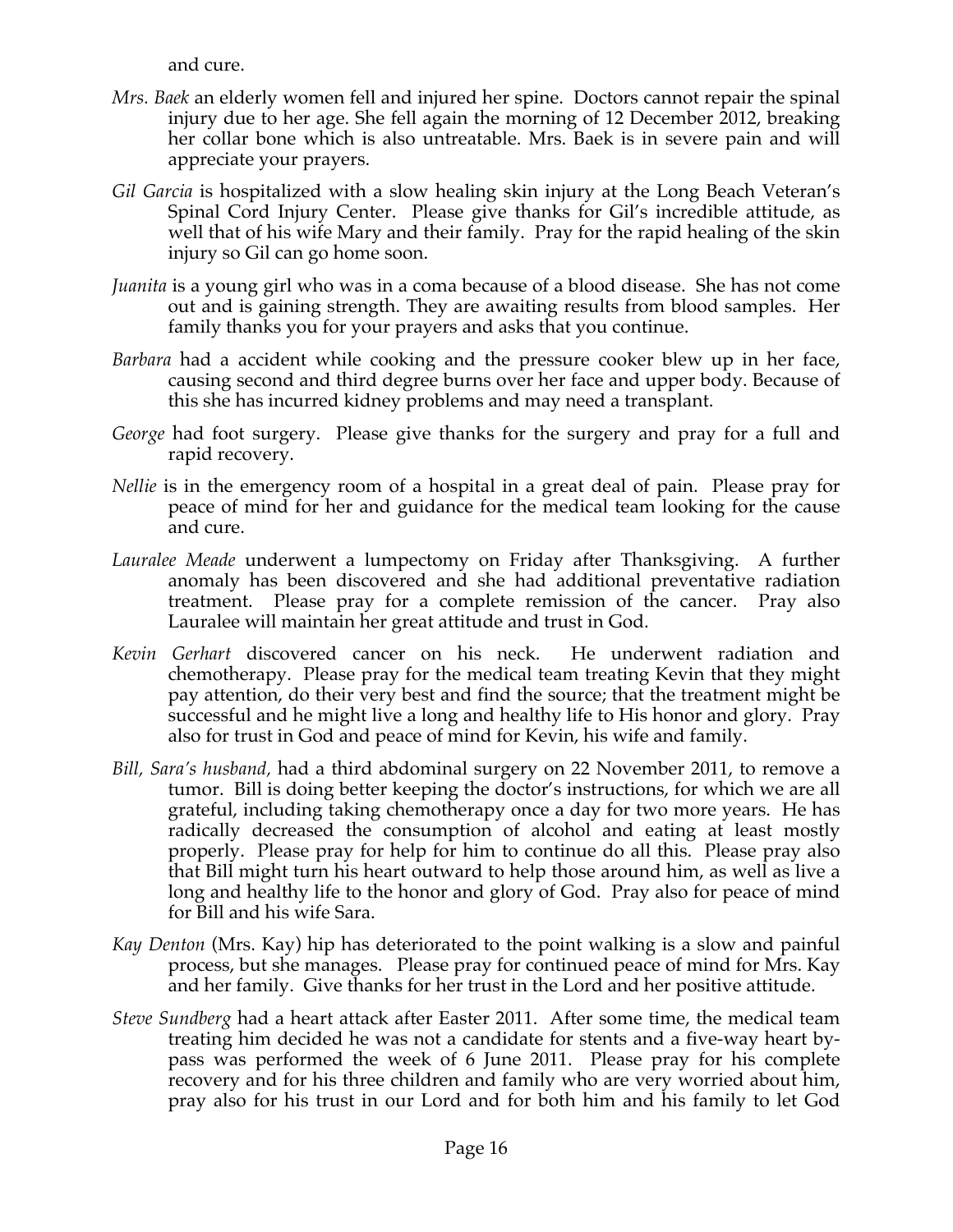carry their worries while he recovers.

- *Matt Alcantara*, age 15, has Osteosarcoma (bone cancer), a very rare and often lethal form of cancer with limited treatment options. This is a disease that is about 90 percent fatal in a couple of years. He has no hip joint on one side, but he walks and swims! Courage? Guts? You bet! Matt and his mom just came back from Houston at the Cancer Center for what was hoped to be a routine every four month bone scan. The scans were done on schedule, but a couple of new spots showed up. After Matt's San Diego doctors conferred with the Houston doctors to figure out what these spots mean, it turned out they are new and old injuries with no bad meaning. In effect they are CLEAN SCANs. Matt and his family ask you to give thanks for the super results. Please also give thanks for the great faith of Matt and his entire family. Their faith and trust is a wonderful example for each and every one of us. But, now is not the time to stop praying. Actually, it never is the time to stop praying!
- *Judith Clingwall*, is afflicted with Multiple Sclerosis (MS). She is currently in Laurel Place, an extended care facility in Surrey, British Columbia. Judith's condition has worsened recently. She is no longer able to stand, in fact she has a lot of trouble sitting upright. Judith is depressed and wants to go home to watch her birds, which given everything seems unlikely at present. Please pray for her to take an active part in her own life, for her strength, peace of mind, trust in God and remission of the disease so she might return home to her family. Pray also for strength for her husband Martin as he deals with all the problems and stress of Judith's situation.
- *Becky Madden* is paralyzed from the neck down as the result of a tragic shooting accident. Her husband is doing his best to take care of her; it is hard and he is learning the best he can. Please pray for further recovery for Becky, as well as strength and guidance for her husband.
- *Vince (age 15),* reoccurrence of Osteosarcoma, recent testing found a nickel sized tumor in his lungs. The doctors are consulting with a specialist in Houston. Please pray for guidance for the medical team and for peace of mind for Vince and his family.
- *Obra Gray* continues to take day by day. Please continue to keep Obra in your prayers, and give him the strength of knowing the Lord is with him and will never forsake him. Obra needs security of what lies ahead of him, and only the Lord can grant the solace to answer his prayer.

#### *Business*

*Mark's* business is in difficulty. He works in a shrinking field, of which he is one of the country's true masters, but there is little work available. He asks that you pray that he can find a way to survive in his industry, which he loves and needs his talents. Pray he can find new sources of business and new ways of doing things, perhaps someone to partner with to better use his talents. Pray also for those who work for and with him that they might do their best to help.

#### *Employment*

*Rodriguez Family* are looking for work. It seems many obstacles have been put in their way of finding employment. Please pray they will find employment with a firm that will be able to use their considerable skill and hard work to benefit both the firm and the family.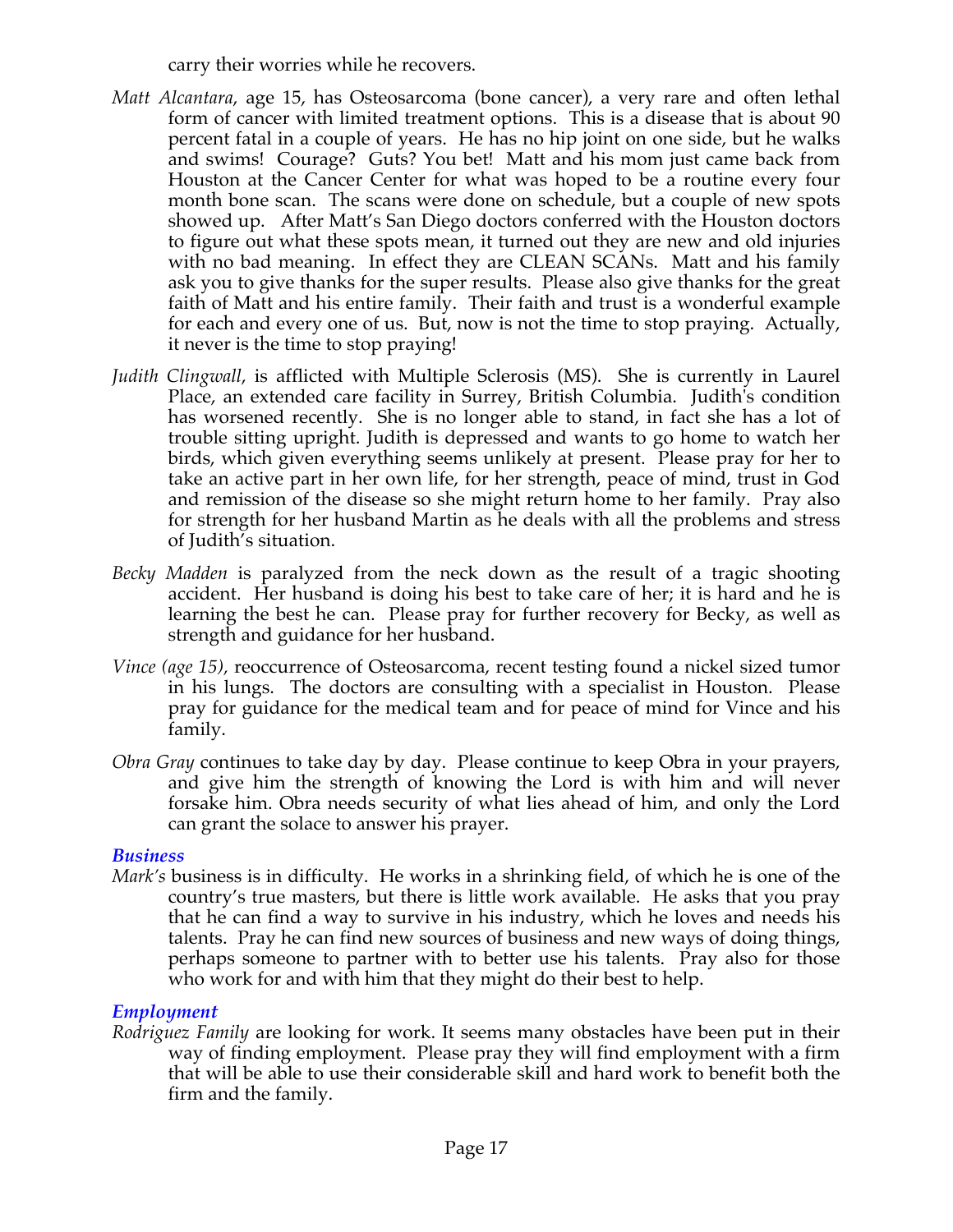*Sarah* is concerned about the future with her company. She would appreciate prayers for her continued employment and that her firm might find more and better ways to use her help.

#### *Financial Guidance and Healing*

*David and Lorna* are having financial problems. They are trying to find a smaller home which may be more affordable. *Lorna* has had an ongoing battle with brain cancer, her trips back and forth to the hospital have drained their finances to the point they sometimes struggle to have enough food in the house. Pleaser pray for Lorna's healing and guidance on how they might handle the financial difficulties in which they have found themselves.

#### *Guidance*

- *Daniel and Danielle* are experiencing family strife as a result of custodial issues with a daughter. Please pray they and those they strive with might look to the child's best interests in their time of difficulty and disagreement; to work for her best interests and not use her as a weapon amongst themselves.
- *Abigail* is a teenager who has behavior problems. She feels she is in an area of mental darkness. Please pray that she might look to God for help and not within herself.
- *Sara* asks that you pray for guidance for her as she deals with the stresses of her family and life. Pray that she can separate those things which she can affect from those things which she cannot and give her grace to accept that she cannot do everything and can only change those things within her control.

*Jacquie* to open her heart to God and accept His Love and Grace.

*Hap* and *Ryan* both ask you to pray they might be able to trust God will help them make the right decisions at the right time and not to worry uselessly, to change those things they can change, accept those things they cannot change, sleep well to be able to do the correct things with a clear head and that they will open their hearts to the Holy Ghost.

#### *New Congregations*

New AOC congregations have been established in the Temotu Province of the Solomon Islands. This is in the Eastern end of the Islands and a ways away from the established congregations in these islands. Please pray for them as they bring souls to Christ as they establish His Church.

#### *Guidance for Ministers*

- Ken Howes has been invited to St. Peter's Lutheran Church in Winnipeg, Manitoba, Canada to preach. There is a possibility of a call to that church, a 600-member church with weekly services in German and English. His ability to speak German was what prompted their interest in Ken; he preached in both languages last Sunday. Please pray for Ken, his family and St. Peter's. Pray also for Ken to not worry about his brother Larry.
- *Rev LTC Al Ryan* has been appointed Deacon-In-Charge of the mission parish of St. Augustine of Canterbury Anglican Church, Anglican Church in America (ACA) parish in Old Orchard Beach, Maine. It is a small but growing mission, which has been plagued by clergy change. Al, the diocesan pilot, has been appointed for one year, during which time he is to help them identify what their needs are for a vicar. He has done this before and asks you to pray for God's help one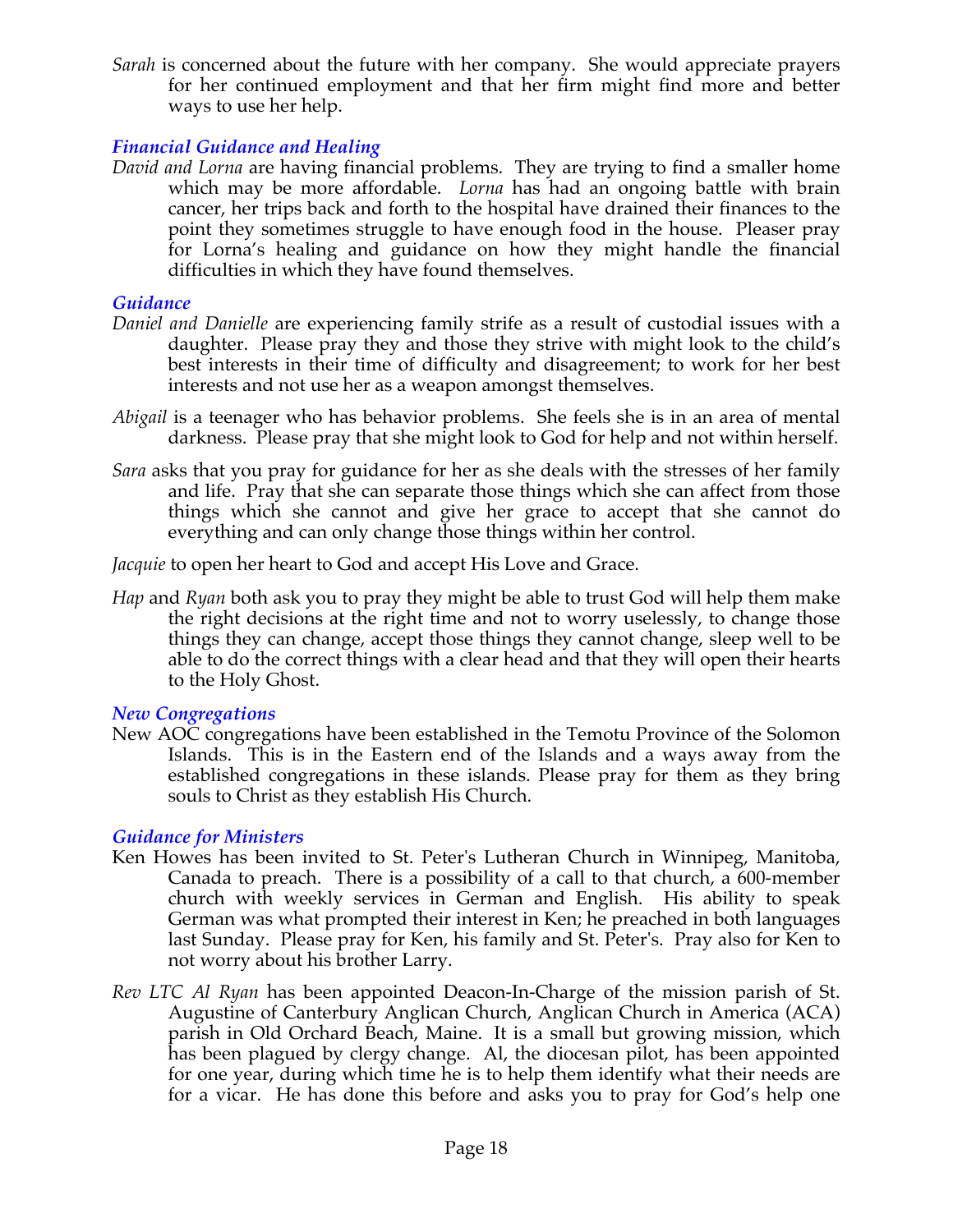more time; not only for himself, but for the parish.

#### *Armed Forces & Contractors*

Airman Donny Patton (Kadena AB, Japan), Jordan (USMC – Fleet Marine Force - Pacific), Trevor (USAF - KC-10 Boom Operator), Trevor (USN – Whidbey Island, EF-18 Pilot), Kurt Thomas (USN – Guam)

#### *Persecuted*

Around the world, Christians are under attack, not only in the Muslim world, but from Hindus and others in India. Also, they are under continual attack in the name of "Separation of Church and State" in the western world, as it becomes actively atheist or pro-devil buddy. Please pray for God's guidance and protection for all persecuted Christians and those around them.

#### *Thanksgiving*

*Ernest* had a successful angiography and stent emplacement on Saturday 15 December 2012. He is now home and doing very well. Please give thanks for the successful surgery, the medical team doing a great job and also pray for his continued full recovery.

#### *Various Special Requests*

- We ask that you pray, please ask God that the Holy Ghost might give you insight into how you might make the lives of your friends and family better. Remember helping others is not just those who you don't know!
- Please join us in praying that the *Free Teen Guitar Class* will be continue to be an opportunity for God to work in the lives of the kids and their families. Please ask God to guide the class to new opportunities to make Him known to others. Help us to let the love of our Lord shine through us into their lives, putting Him first, so that He might enter in to their hearts and lives.

#### *Question that only you can ask*

What would you like to know about our history, what we believe, what we do or how we operate? Hap is looking for material for the continuing education class and *Thought for the Day* material. Help us help you. Please send your question to Hap so we all can get an answer. Just because you don't know the answer to your question doesn't mean you are the only one who doesn't know. But, if you don't ask, no one will know.

#### *What is Septuagesima?*

Septuagesima Sunday is the name given to the third Sunday before Lent. The term is sometimes applied to the period of the liturgical year which begins on this day and lasts through Shrove Tuesday (with the following day being Ash Wednesday, when Lent begins). This period is also known as the Pre-Lenten season or Shrovetide. The next two Sundays are labelled Sexagesima and Quinquagesima, the latter sometimes also called Shrove Sunday. The earliest Septuagesima Sunday can occur is January 18 (Easter falling on March 22 in nonleap year) and the latest is February 22 (Easter falling on April 25 in leap year).

Septuagesima comes from the Latin word for "seventieth," with Sexagesima and Quinquagesima equalling "sixtieth" and "fiftieth" respectively. They are patterned after the Latin word for the season of Lent, Quadragesima, which means "fortieth" because Lent is forty days long (not counting the Sundays, which are all considered little Easters). Because a week is only seven days long, not ten, and since even then only six of those days might be counted if the pattern of Quadragesima is followed, Septuagesima, Sexagesima, and Quinquagesima, don't literally correspond to the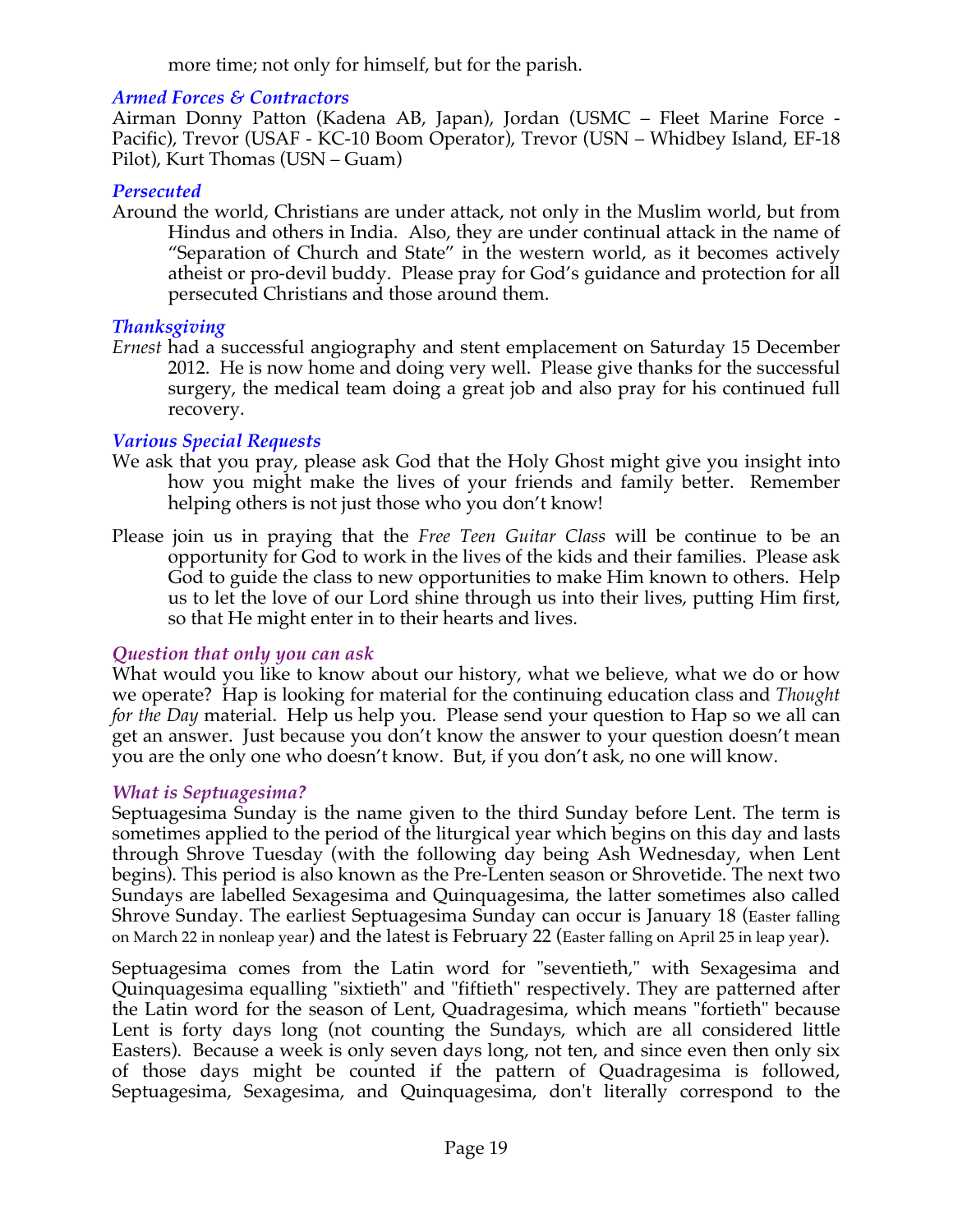periods of time they imply. It is interesting, however, that just about 70 days (68 actually) is the minimum number of days between the octave day of the Epiphany on January 14 and Easter, implying that a season just about 70 days long can always fit between the two.

The 17-day period beginning on Septuagesima Sunday was intended to be observed as a preparation for the season of Lent, which is itself a period of spiritual preparation (for Easter). In many countries, however, Septuagesima Sunday still marks the start of the carnival season, culminating on Shrove Tuesday, more commonly known as Mardi Gras. The Gospel reading for Septuagesima week is the parable of the Workers in the Vineyard (Matthew 20:1-16).

#### *I'd like to get a different point across or announce something*

If you have a different point of view, I would be happy to give you room to get your point across. While this publication is my perspective on events, I recognize not everyone may agree and that some people would like to express their own opinion. If you want to write something, please forward your item to Hap (with a note as to whether or not you would like editing help) to: hap@faithfulcenturion.org.

# **Need a Bumper Sticker? Scripture**

# www.anglicanorthodoxchurch.org

## **The church has some very nice Bumper Stickers. If you would like one, email Hap at hap@faithfulcenturion.org**

#### *Epistleers*

Reason

**radition** 

We post the list of Epistle Readers in the Sunday Report each week so you can either plan your attendance or your pre-reading as the spirit so moves you.

#### **Date Reader**

| 3 February 2013  | Dru Arnold – Sexagesima            |
|------------------|------------------------------------|
| 10 February 2013 | Dru Arnold – Quinquagesima         |
| 13 February 2013 | Dru Arnold - Ash Wednesday         |
| 17 February 2013 | Dru Arnold – First Sunday in Lent  |
| 24 February 2013 | Dru Arnold – Second Sunday in Lent |

#### *The near future, as well as Next Sunday*

3 February 2013 – Sexagesima – Morning Prayer - Service start time 1000 (10:00 am); welcome or gathering songs before the service at 0945 (9:45 am); **Time 1000 (10:00 am); Location – 10603 Burrell Way, Descanso, CA**